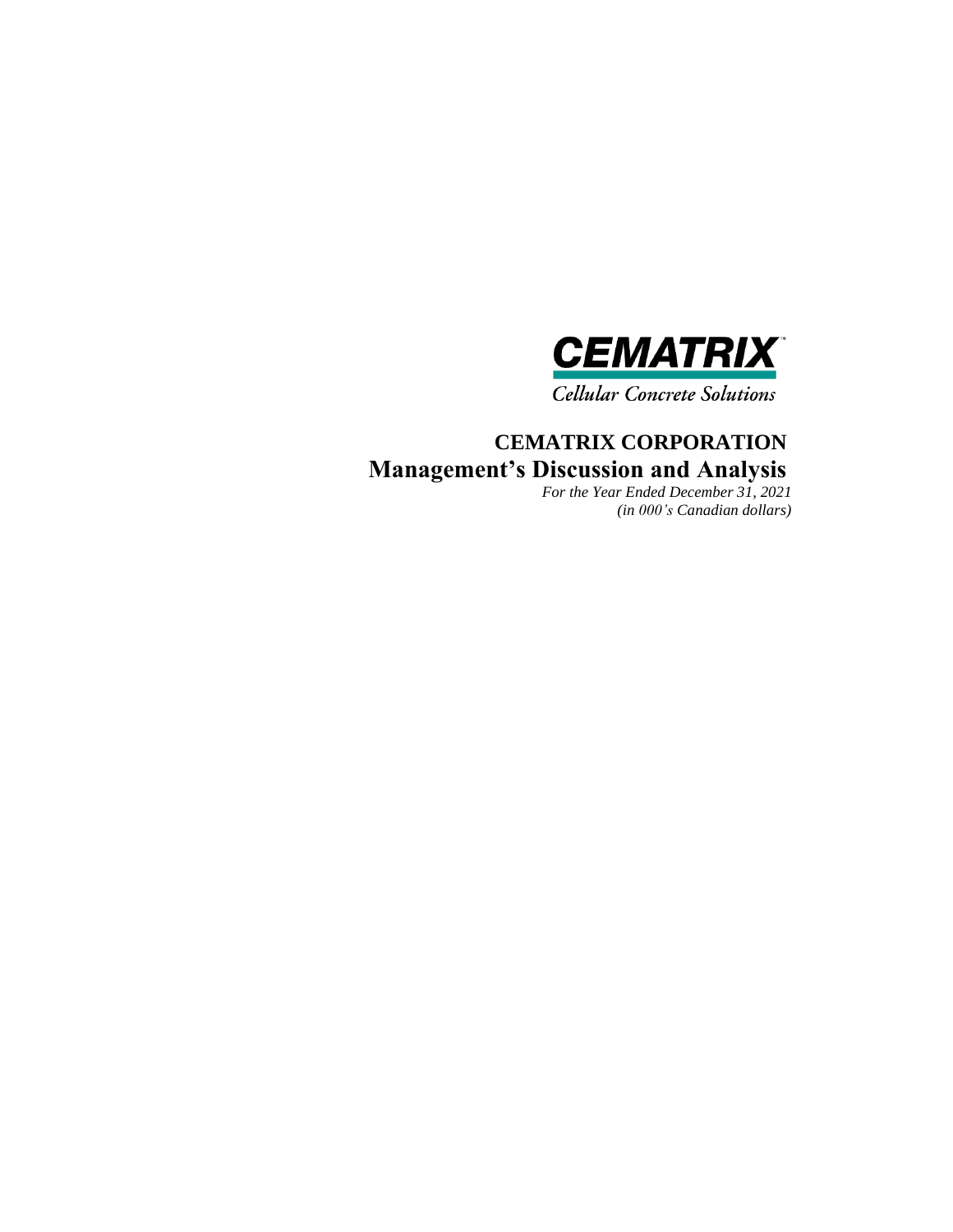#### **CEMATRIX CORPORATION www.cematrix.com**

#### **Form 51-102F1 - Management's Discussion & Analysis For the Three and Nine Months Ended September 30, 2021**

*The following is the Management's Discussion and Analysis ("MD&A") of CEMATRIX Corporation ("CEMATRIX" or the "Company") for the year ended December 31, 2021. This MD&A should be read in conjunction with the audited consolidated financial statements of the Company for the year ended December 31, 2021 and the related notes thereto ("Consolidated Financial Statements") and the audited consolidated financial statements and MD&A of the Company for the year ended December 31, 2020 and related notes thereto. These Consolidated Financial Statements have been prepared in accordance with International Financial Reporting Standards ("IFRS"). All dollar figures included therein and in this MD&A are in Canadian dollars and all amounts are reported in thousands of Canadian dollars, except share and per share amounts or as otherwise stated. Certain comparative figures have been reclassified to conform to the MD&A presentation adopted for the current year.*

#### *Additional information relevant to the Company's activities can be found on SEDAR at [www.sedar.com.](http://www.sedar.com/) CEMATRIX is listed on the TSX Venture Exchange under the trading symbol "CVX".*

The Audit Committee of the Company reviewed and recommended for approval by the Board of Directors of the Company the Consolidated Financial Statements and MD&A for the year ended December 31, 2021. The Board of Directors of the Company reviewed and approved the Consolidated Financial Statements and MD&A on April 13, 2022.

#### **Index**

|               | <b>Forward Looking Statements</b>                                      | 2              |
|---------------|------------------------------------------------------------------------|----------------|
| A             | Purpose of the Company's MD&A                                          | $\overline{3}$ |
| B             | <b>Management Highlights</b>                                           | 3              |
| $\mathcal{C}$ | <b>Corporate Overview</b>                                              | 5              |
| D             | <b>Business Strategy for Growth and Shareholder Value Creation</b>     | $\tau$         |
| E             | <b>Key Market Drivers</b>                                              | $\tau$         |
| $\mathbf F$   | <b>Key Risks and Uncertainties</b>                                     | 9              |
| G             | <b>Operations and Overall Performance</b>                              | 11             |
| H             | <b>Selected Financial Information and Summary of Financial Results</b> | 15             |
| $\mathbf{I}$  | <b>Consolidated Statements of Financial Position</b>                   | 16             |
| J             | <b>Consolidated Statements of Cash Flows</b>                           | 19             |
| K             | <b>Liquidity and Capital Resources</b>                                 | 21             |
| L             | <b>Off Balance Sheet Arrangements</b>                                  | 22             |
| M             | <b>Transactions with Related Parties</b>                               | 22             |
| N             | <b>Critical Accounting Judgements, Estimates and Assumptions</b>       | 22             |
| $\Omega$      | <b>Changes in Accounting Policies including Initial Adoption</b>       | 23             |
| P             | <b>Financial Instruments</b>                                           | 23             |
| Q             | <b>Disclosure of Outstanding Share Data</b>                            | 27             |
| $\mathbb{R}$  | Outlook                                                                | 28             |
|               | Appendix A – Forward Looking Statements                                | 29             |
|               | Appendix B - Non-IFRS Measures                                         | 30             |
|               | Appendix C – Covenant Calculations                                     | 32             |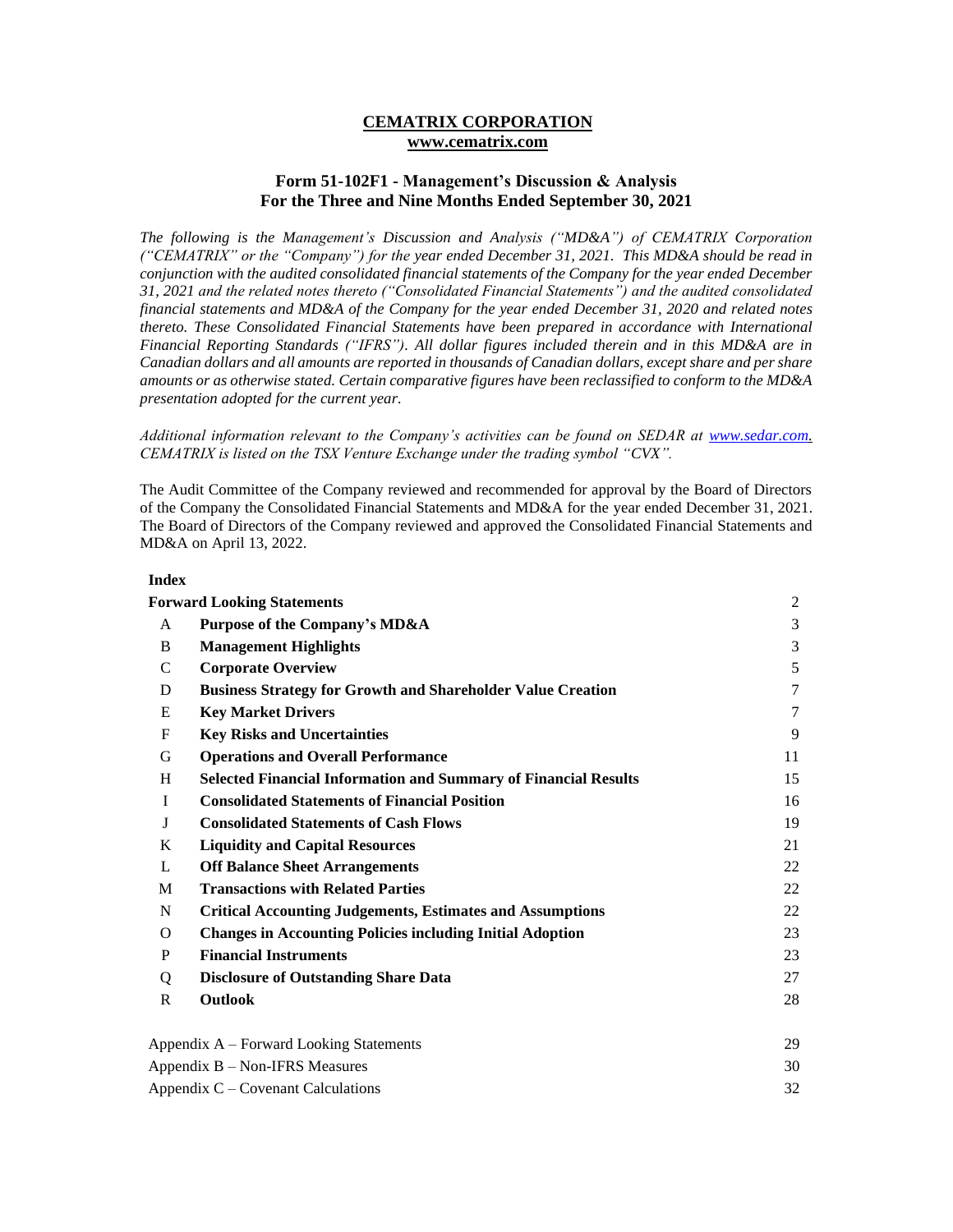### **Forward Looking Statements**

This MD&A contains certain statements and disclosures that may constitute forward-looking information under applicable securities law. All statements and disclosures, other than those of historical fact, which address activities, events, outcomes, results or developments that the Company anticipates or expects may or will occur in the future (in whole or in part) should be considered forward-looking information. In some cases, forward-looking information can be identified by such terms as "forecast", "future, "may", "will", "expect", "anticipate", "believe", "potential", "enable", "plan", "continue", "contemplate", "pro-forma" or other comparable terminology. Forward-looking information presented in such statements or disclosures may, amongst other things relate to: sources of revenue and income; forecasts of capital expenditures and sources of financing thereof; the Company's business outlook; plans and objectives of management for future operations; forecast business results; and anticipated financial performance.

The Company has identified what it considers to be the material forward-looking statements and disclosure in this MD&A and has listed them in Appendix A. The material factors, material assumptions and material risks that provide the basis for those statements and disclosure have also been provided in Appendix A.

The forward-looking information in statements or disclosure in this MD&A is based (in whole or in part) upon factors which may cause actual results, performance or achievements of the Company to differ materially from those contemplated (whether expressly or by implication) in the forward-looking information. Various assumptions or factors are typically applied in drawing conclusions or making forecasts or projections set out in forward-looking information. Those assumptions and factors are based on information currently available to the Company including information obtained by the Company from thirdparty industry analysts and other third-party sources. Actual results or outcomes may differ materially from those predicted by such statements or disclosures. While the Company does not know what impact any of those differences may have, its business, results of operations, financial condition and its credit stability may be materially adversely affected.

The Company has discussed, in Section  $E - Key$  Market Drivers and in Section  $F - Key$  Risks and Uncertainties of its MD&A the significant market drivers and risk factors that affect its business and could cause actual results to differ materially from the forward-looking information disclosed herein. The Company cautions the reader that these factors are not exhaustive. The risk factors that could lead to differences in business results and which could cause actual results to differ materially from the forward-looking information disclosed herein include, without limitation, legislative and regulatory developments that may affect costs, revenues, the speed and degree of competition entering the market, global capital markets activity, timing and extent of changes in prevailing interest rates, inflation levels and general economic conditions in geographic areas where the Company operates, results of financing efforts, changes in counterparty risk and the impact of accounting standards issued by the International Accounting Standards Board.

The Company is not obligated to update or revise any forward-looking statements, whether as a result of new information, future events or otherwise, except as required by applicable laws. Because of the risks, uncertainties and assumptions contained herein, prospective investors should not place undue reliance on forward-looking statements or disclosures. The foregoing statements expressly qualify any forward-looking information contained herein.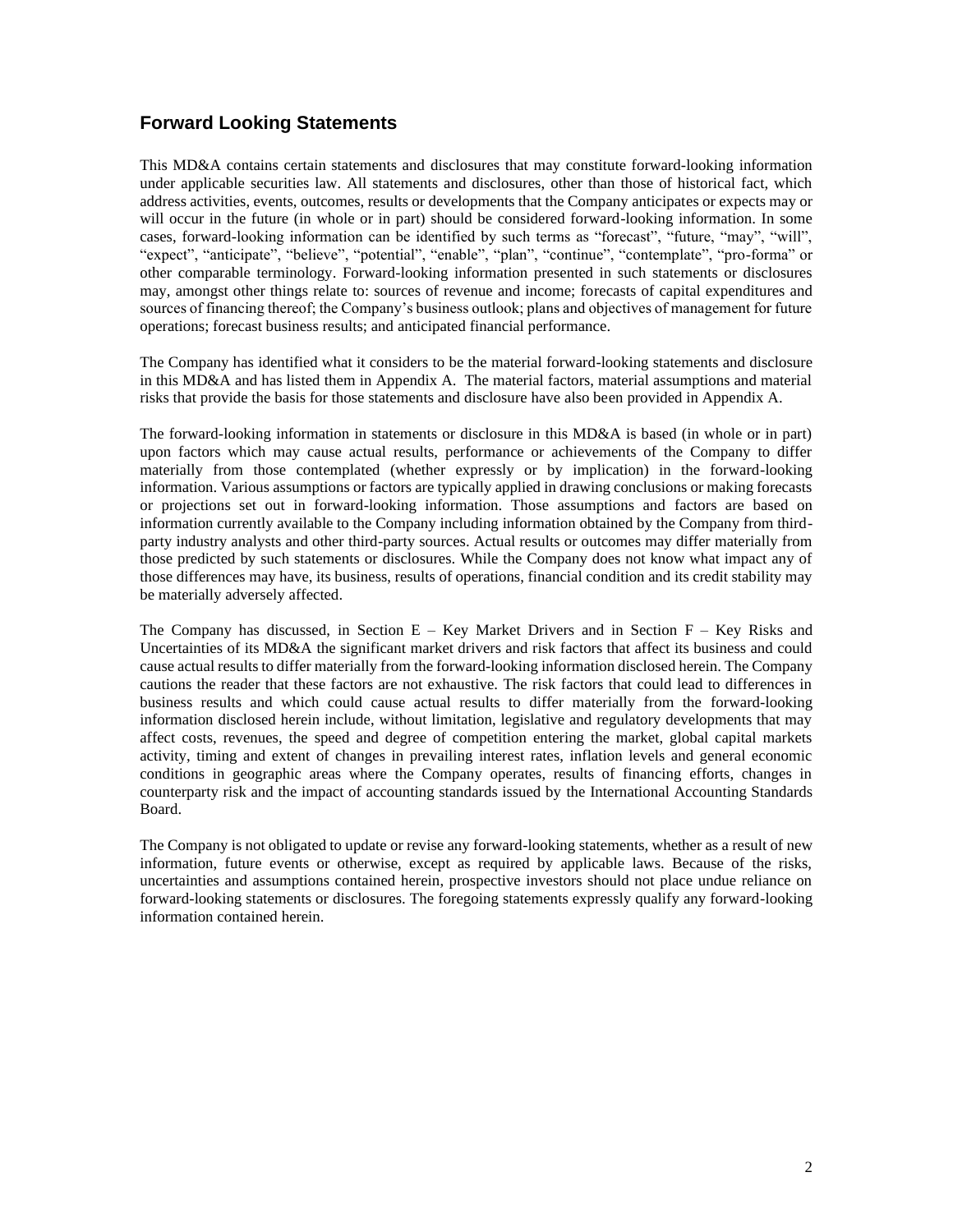### **A. Purpose of the Company's MD&A**

The purpose of this MD&A is to provide a narrative explanation, through the eyes of management, to assist the reader in understanding the Company's performance for the year ended December 31, 2021, the Company's financial condition as at December 31, 2021 and its future prospects.

### **B. Management Highlights**

### *Financial Position Improvement*

Our current cash position is now \$20.2 million versus \$2.8 million one year ago. In 2021, we have paid down or reduced current and long-term liabilities by \$13.8 million. With a strategic focus on reducing leverage on the balance sheet, the recent financing, and historical / forecasted positive cash flow from operations the Company is well positioned financially. The long-term financial health of the Company has never been better and is the result of the following:

- 1. In the first quarter, the Company completed a short form prospectus public offering raising \$23.0 million in gross proceeds on March 18, 2021. The offering was heavily oversubscribed indicating continued investor interest and support of the Company. The Company will use these funds to pursue further growth opportunities including acquisitions, regional expansion, working capital, and to reduce leverage on the balance sheet.
- 2. In the second quarter, the holders of the \$2.5 million USD MOS Convertible Note ("MOS CN's") elected to convert the MOS CN's into 13,373,684 common shares of the company. This conversion significantly reduced the outstanding debt of the company and as a result also reduced go forward interest costs. The conversion resulted in a significant decrease in current liabilities and as a result significantly improved working capital.
- 3. The Company raised \$4.1 million from the exercise of warrants and options during the year. This increase was attributed to the share price increase and the exercise of instruments that would have otherwise expired had they not been exercised. Company uses funds from the exercise of warrants and options for general working capital purposes including operating debt reduction.
- 4. During the year the Company used funds raised through its public offering and exercise of warrants and options to repay \$4.9 million in amounts related to long term debt, debenture, finance lease obligations and earnout liabilities. These repayments coupled with the conversion of the MOS Convertible Note significantly delever the balance sheet of the Company and reduce interest costs going forward.

### *COVID19 Impact was significant in 2021*

During 2021, COVID19 ("COVID" or the "Pandemic") continued to impact our business primarily through project delays. Factors beyond our control, such as supply chain issues and pandemic labour restrictions, experienced by our customers have led to project delays which resulted in lower sales for the fourth quarter and year. This trend is not expected to continue into 2023, however, as we have seen during the Pandemic this can change quickly should a new variant come to the forefront.

### *Key Projects Shift into 2022*

The decline in sales this year is mainly attributed to delay in the \$12.5 million (USD) North Carolina DOT project that was originally scheduled to require our cellular concrete starting in the second quarter of 2021. After numerous delays, the project got underway this fall, so the requirement for our product is now scheduled for late summer / fall of 2022. Had this project moved forward as originally planned our 2021 revenues would have been above 2020 revenues.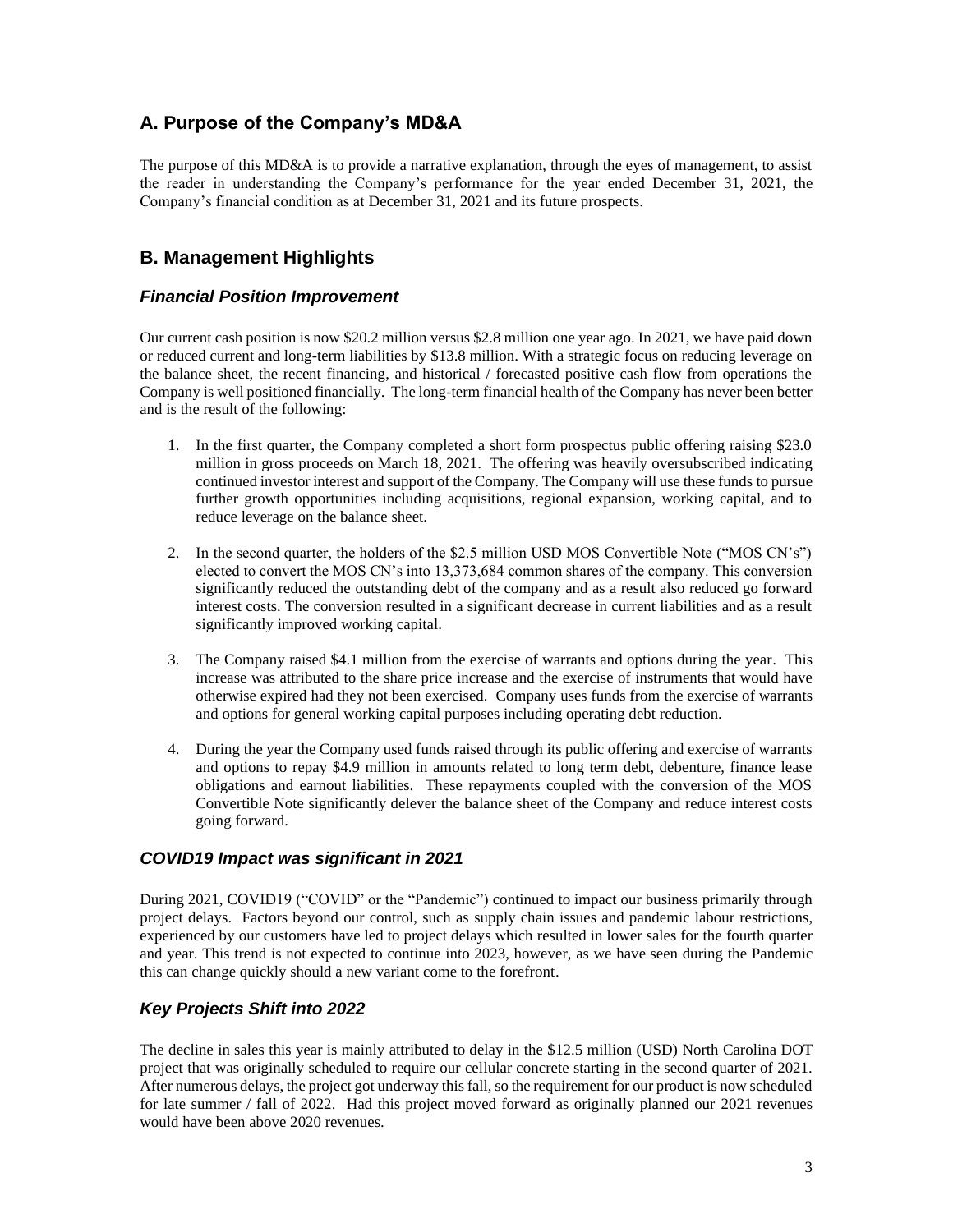### *Canadian Business Recovers*

The Company experienced a sales recovery in Canada as a number of the projects that were delayed from 2020 were executed in 2021. We also increased sales in newer markets for the Company in Canada, adding momentum to our regional expansion efforts. Sales in Canada were \$9.5 million in 2021 versus \$5.1 million in 2020, which was an increase of 85%. Based on continued organic growth in the Canadian market and the reduced impact of COVID compared to prior years, we expect 2022 revenue in Canada to be continue to grow.

### *US Business Impacted by Project Delays and Project Timing*

Unfortunately, our US sales declined in 2021 versus 2020 due primarily to the delay in the North Carolina DOT project. The timing of tunnel projects in backlog also contributed to reduced sales in the U.S. There are numerous large tunnel grouting projects in our backlog, but most are not scheduled to be completed until 2022 and beyond. Sales in the US were \$13.1 million in 2021 versus \$21.4 million in 2020, which was an decrease of 39%. We expect 2022 revenue to rebound back to or above 2020 revenue levels due to the current projected timing of several projects in backlog and the reduced impact of COVID compared to prior years.

### *Lafarge Agreements Renewed*

In the third quarter, the Company renewed its Joint Marketing Agreement and Cement Supply Agreement ("the Agreements") with Lafarge Canada Inc. ("Lafarge") for another five years. The Agreements support the joint development of the Canadian cellular concrete market with the ongoing objective of increasing cellular concrete sales to the mutual benefit of both parties. The extension of these agreements is a natural result of the joint successes we have experienced on numerous projects with the full expectation that this relationship will only continue to grow into the future. CEMATRIX and Lafarge plan to continue to expand on these successes by committing sufficient resources to furthering cellular concrete markets and cement sales throughout Canada. Both parties are also exploring the potential for joint research projects and the continued testing of alternative materials for the mutual benefit of our companies and the benefit of our environment.

### *Strong Backlog – Continued New Project Awards*

The Company continues to see a strong bid pipeline and be awarded new projects. In addition, the Company continues to win new projects replacing projects in backlog that are being delivered. Forecasts for 2022 and 2023 continue to look very positive as a result of our strong backlog and sales pipeline.

### *Financial Review – Fourth Quarter*

For the fourth quarter of 2021, revenues were \$6.9 million, an increase of \$2.6 million or 58%, compared to \$4.4 million in the fourth quarter of 2020. The increase in revenue was mainly due to the timing of large projects particularly tunnel grouting work and as well as increased activity jurisdictions where inclement weather has a lesser impact on operations.

Gross Margin was \$1.7 million in the fourth quarter of 2021, compared to \$0.4 million in the fourth quarter of 2020, an increase of \$1.3 million or 337%. In addition, Gross Margin percentage increased to 24% in the fourth quarter of 2021 compared to 9% in the fourth quarter of 2020. The increase in Gross Margin and Gross Margin percentage is the result of a combination of higher revenues combined with similar fixed operational costs.

Adjusted EBITDA was positive \$0.1 million in the fourth quarter of 2021 compared to negative \$0.2 million in the fourth quarter of 2020. The improvement in adjusted EBITDA was due primarily to higher revenues and resulting higher gross margins.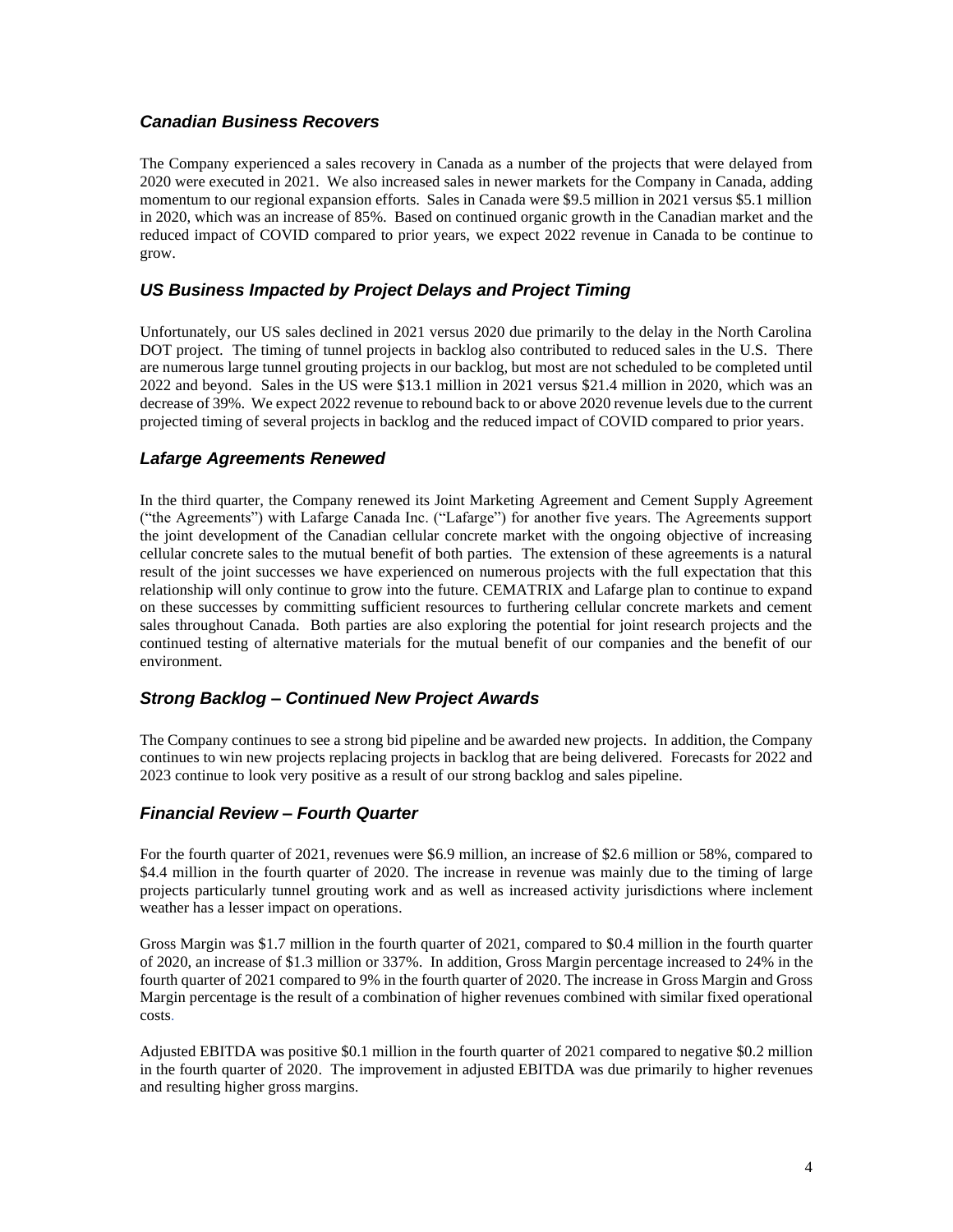The Company generated cash flow from operating activities of \$0.7 million in the fourth quarter of 2021, compared to \$1.1 million in the same period in 2020.

#### *Financial Review – Year*

Revenue for the year ended December 31, 2021, was \$22.6 million, a decrease of \$4.0 million or 15% compared to 2020. This decrease in revenue was mainly due to delay of a large project to 2022, partially offset by increased sales from Canada.

Gross Margin and Gross Margin Percentage were \$3.9 million and 17%, respectively for 2021 compared to \$5.6 million or 21% in 2020, a decrease of \$1.7 million or 31%. The change in the gross margins was due in large part to lower revenues as a significant portion of the Company's direct labour costs are fixed and as a result margins improve significantly as revenue increases above breakeven levels.

2021 Adjusted EBITDA was a negative \$0.7 million, compared with positive Adjusted EBITDA of \$1.3 million in the same period in 2020, because of lower revenues and resulting lower gross profit margins.

The Company generated negative cash flow from operating activities of \$0.8 million in 2021, compared to positive cash flow from operating activities of \$1.7 million in the same period in 2020.

### **C. Corporate Overview**

Through its wholly-owned subsidiaries CEMATRIX (Canada) Inc., CEMATRIX (USA) Inc. ("Cematrix USA"), MixOnSite USA, Inc. ("MOS") and Pacific International Grout Co. ("PIGCO"), CEMATRIX uses specially developed equipment and foaming agents to produce and pour cellular concrete for various applications in the infrastructure, industrial and commercial construction markets.

Cellular concrete is a cement slurry-based product that is combined with air to result in a very lightweight, foamed concrete-like material that has thermal insulating qualities with moderate structural strength. It is generally lighter than water and is used as a replacement for rigid and other types of insulation and as a lightweight fill or a void fill, which includes tunnel grouting.

The Company's current market focus is the construction market for infrastructure in Canada and the United States of America ("U.S."). The infrastructure market sector primarily relates to work on public construction projects that are funded by provincial, state and federal governments. Some examples of this type of work are as follows: the insulation of road bases; the protection of permafrost under buildings, utilities, roads and runways; the insulation of shallow utility installations; industrial and commercial floor bases; the replacement of weak and/or unstable soils and soils that are subject to seismic conditions; mechanical stabilized earth ("MSE") panels and retaining wall backfill; grouting; and tunnel backfill. Work in this sector generally requires the prior approval of the Company's various products and applications by local regulatory bodies.

The Company's revenue is recognized as the Company processes and places the cellular concrete on site, based on the number of cubic meters or cubic yards processed and placed.

The nature of the Company's sales is generally "one-off" type sales, meaning there is little in the way of carry over in sales from year to year with the same customer; except to the extent that the Company has repeat business related to a specific application or location, or a project is sufficiently large in scope, that it continues from one period into the next. The Company's work is generally as a sub-contractor to various engineering and construction firms who are awarded the prime contract from the owner of the particular project.

The Company has two distinct types of production equipment - dry mix and wet mix. Dry mix production equipment is automated and the cement slurry mixing process is done directly from cement and other dry powders. This equipment permits the production of high hourly volumes. The dry mix system enables the Company to improve the quality of its end product, while reducing its unit cost by up to 20% as compared to the wet mix process. However, the dry mix process is typically not suitable for small to medium sized projects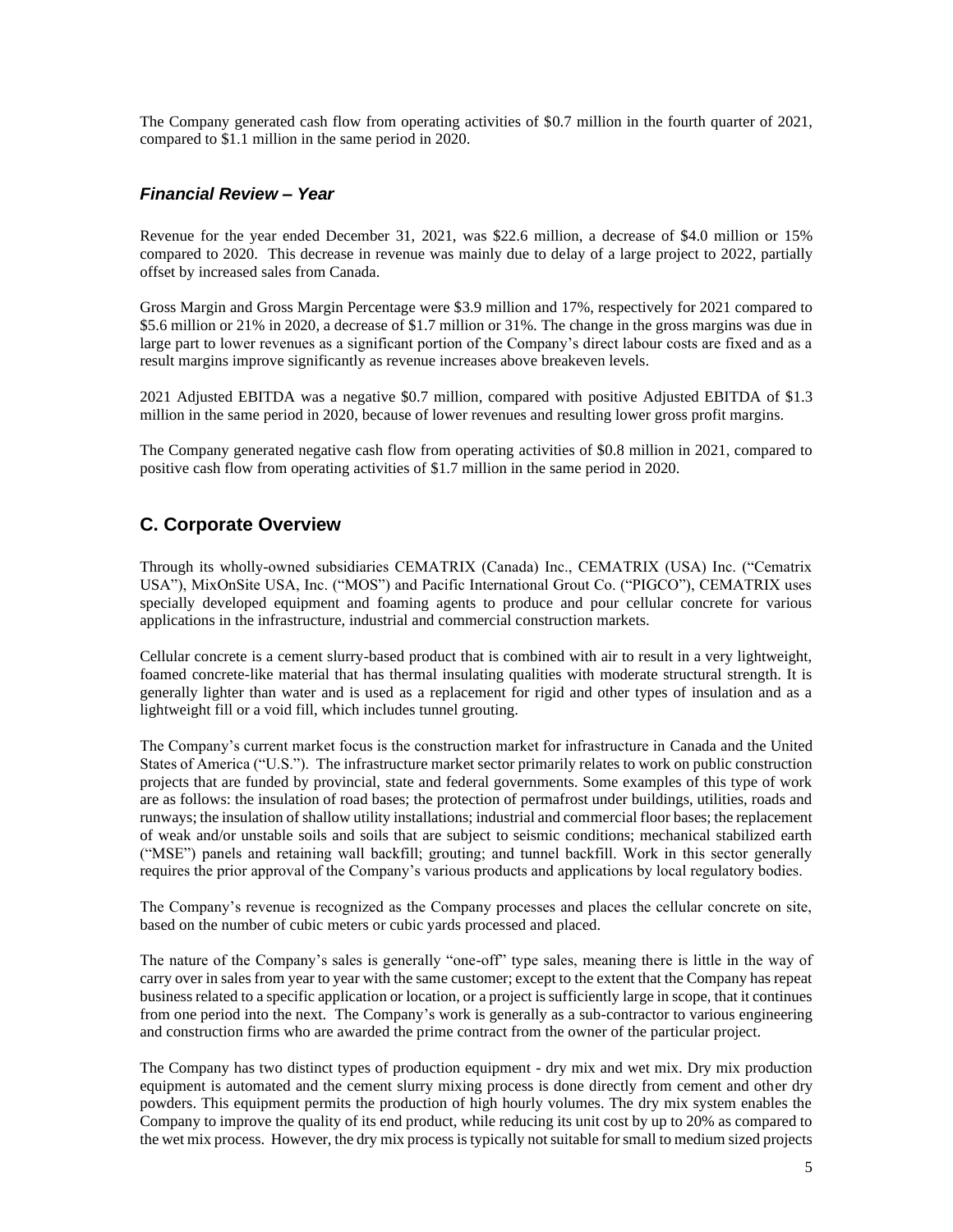because of the higher costs associated with mobilization together with the onsite space required for set up. Wet mix production equipment is partially automated, and the pre-designed cement slurry required is delivered by a Ready Mix provider; this equipment has lower hourly production capability and is suitable for small volume projects or projects where there is no space for the larger dry mix units.

The Company's fleet of production equipment currently consists of ten dry mix units that can produce up to 230 cubic metres per hour of cellular concrete and eight wet mix units that have the capability of producing from 50 to 100 cubic metres per hour of cellular concrete. The fleet is mobile and can be moved to any project in North America.

The value proposition that CEMATRIX offers to customers is as follows: *CEMATRIX cellular concrete saves significant time and money for its customers and provides a better overall long term construction solution (the "Value Proposition").*

The Company`s customer service solution is supported by acquired and internally developed technologies that enable the production of high volumes of consistent, low density insulating cellular concrete; the North American exclusive rights to a protein based foaming agent and an acquired synthetic foaming agent formula; the proprietary material mix design expertise; the technical support for thermal and structural design to assist engineering firms in the design of applications for cellular concrete; and internally designed and constructed specialty equipment for the production of cellular concrete.

Over the years the Company has invested in additional staff and equipment in order to prepare for what management believes will be a significant increase in annual sales, as the Company's product reaches the "tipping point' for a number of applications. Tipping point refers to the point in time where customers decide that they will use the Company's product, as opposed to alternative products, for certain applications (i.e. all bridge abutment work, or all MSE panel backfill or all the insulation of oil sand modules etc.). The cost of this investment, in terms of additional staff and equipment, has negatively affected the financial results over the past few years, however, it has helped to put the Company in a better position to achieve sales growth, as it occurs and to utilize its economies of scale with the acquisition of MixOnSite and Pacific International Grout Co. in the US.

The Company's head office is located in Calgary, Alberta, Canada.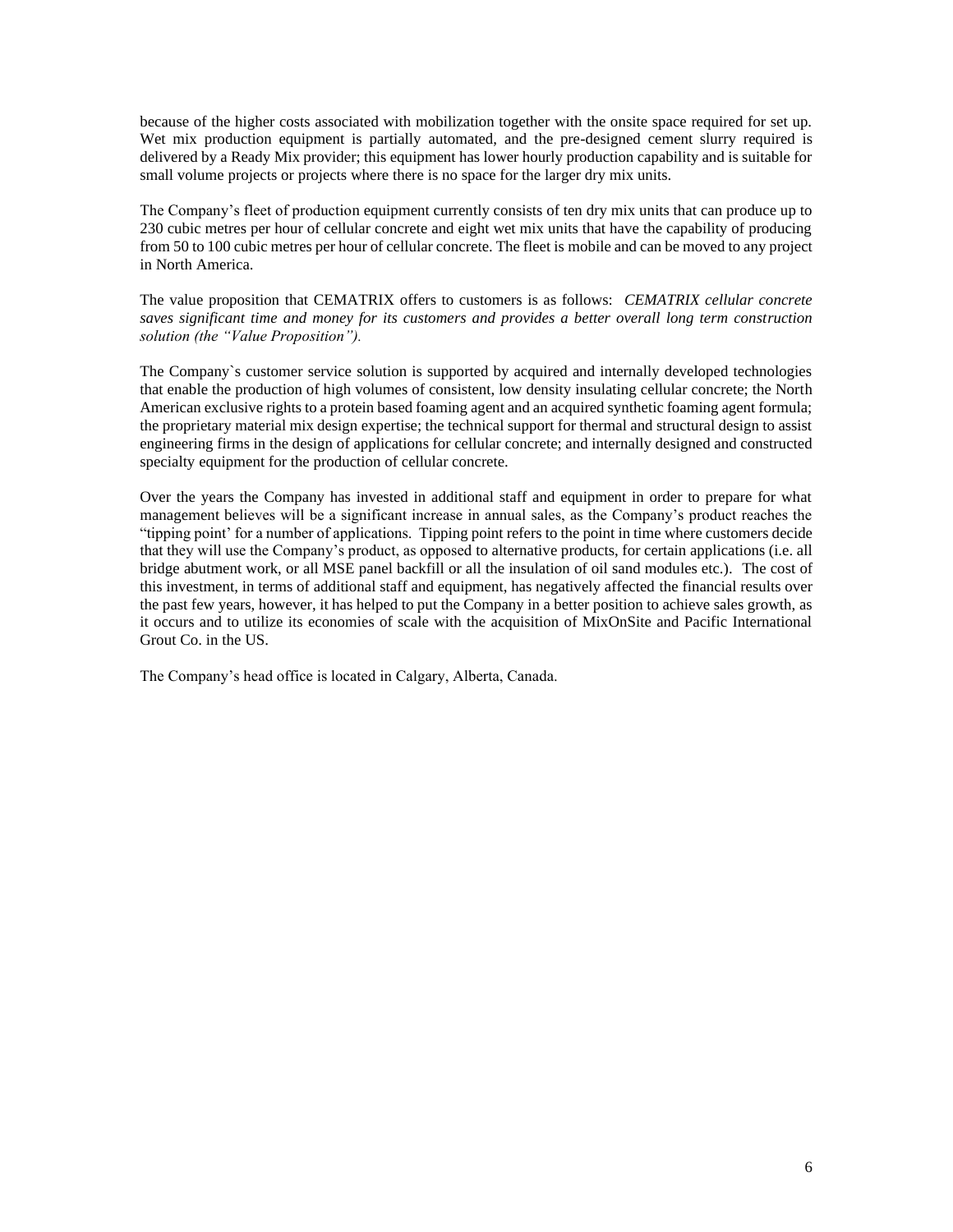### **D. Business Strategy for Growth and Shareholder Value Creation**

CEMATRIX's strategy is to increase shareholder value by expanding and continuing to be the leading supplier of competitively priced, high volume, high quality cellular concrete in North America. This business strategy is centered on the following key elements:

- Establish and maintain a strong financial position;
- Grow the business through:
	- o Organic growth including the building of a foundation of key proven applications throughout North American markets;
	- o Regional expansion, particularly in the United States where the cellular concrete market is experiencing significant growth. This may include the addition of one or more of our technologically advanced cellular concrete processing units; and
	- o Value added acquisitions of other cellular concrete applicators, suppliers and/or complimentary companies;
- Attract and retain an experienced and focused management, operations and support teams;
- Continue to realize synergies by integrating acquisitions;
- Development and acquisition of technologies or products to maintain our position as market leaders and competitiveness; and
- Continued development of strategic alliances to support research and development, to supply raw materials and to develop new products and markets.

Since the development and implementation of this strategy, CEMATRIX has improved its financial position, increased its equipment fleet through the acquisitions of PIGCO and MOS; grown its infrastructure sales in both Canada and the U.S.; advanced its strategic alliances with Lafarge and others; expanded regionally into the Canadian Prairies and in part to both the West Coast of Canada and the Ottawa/Montreal regions; retained and added to its key management and support teams; have continued the development of its products and technologies and is now contemplating other complimentary acquisitions.

## **E. Key Market Drivers**

The primary drivers in the marketplace that affect the demand for the Company's cellular concrete include the following:

### *Product Acceptance Through Education of the Market*

CEMATRIX's mission statement is to gain broad market acceptance of its product for various applications throughout North America, with its main focus on Canadian infrastructure and now U.S. infrastructure applications through its recently acquired U.S. subsidiaries MOS and PIGCO.

The successful implementation of this vision is dependent on its product becoming accepted by more of the project design engineers and specifiers. These individuals are in charge of the engineering and design of infrastructure projects, the materials that can be used in various projects and the determination of whether cellular concrete can be considered for a particular application.

Extensive education and marketing to geotechnical and design engineers, particularly in Canada, continues to be completed by the Company to demonstrate its value proposition for cellular concrete for a number of applications.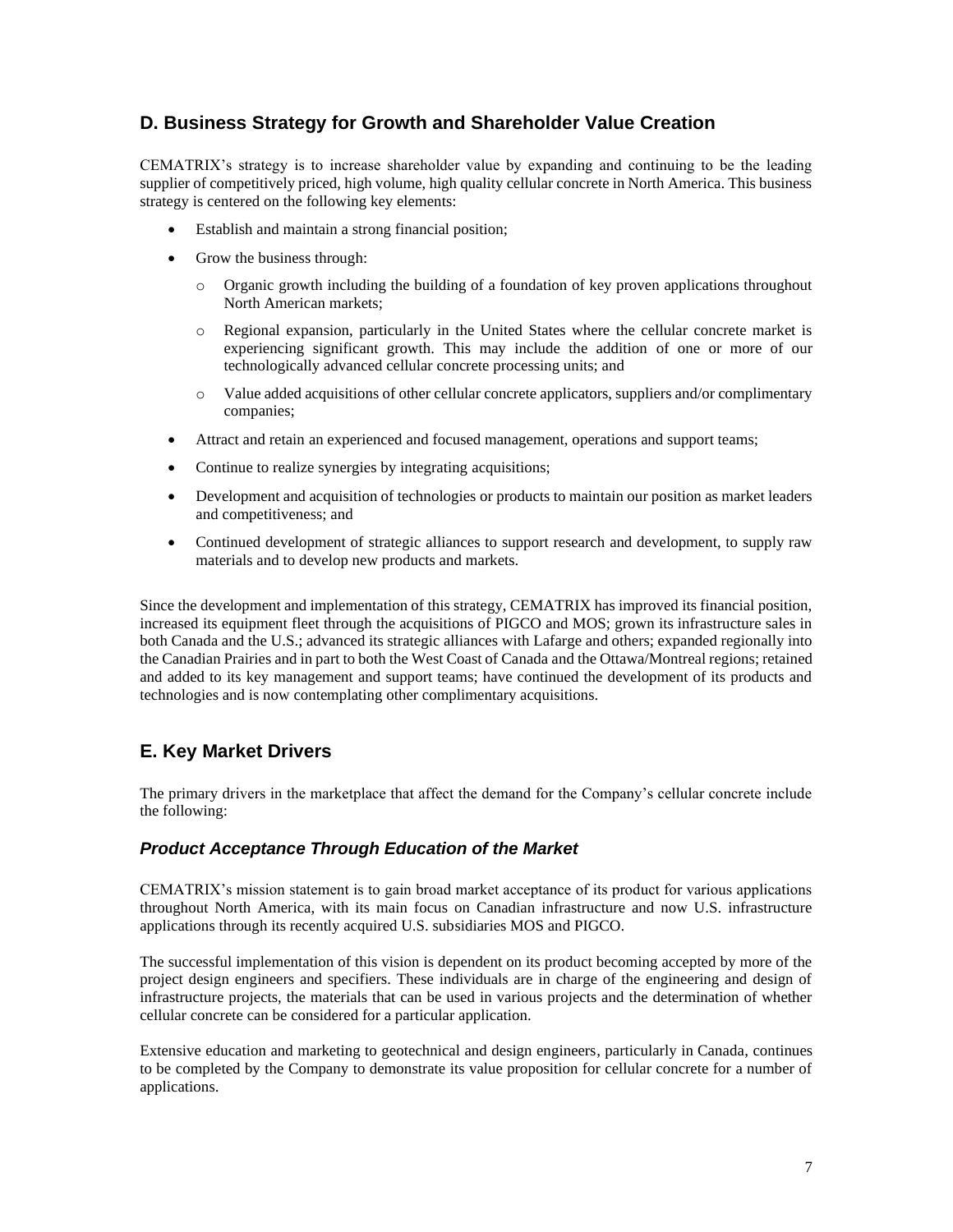The Company's ongoing education and marketing program, together with the experience generated from projects throughout its markets in Canada and the U.S., has improved the acceptance by a number of design engineers, particularly in Canada where CEMATRIX continues to develop new markets. For some applications in these new markets (primarily road work), cellular concrete will also need to be accepted and become an approved product by various municipal and provincial government departments. In this regard, in Canada, CEMATRIX has obtained, or is in the process of obtaining, the various approvals in the jurisdictions that the Company currently operates in.

In the U.S., cellular concrete is already an approved product for various infrastructure applications in most regions of the U.S. and in fact the market development in the U.S. is probably more than ten years ahead of the development of cellular concrete in Canada, a market which has been developed mostly by CEMATRIX on its own, since the early 2000's. The Canadian market is significantly different than the U.S. where there are a number of larger competitors, which had included MOS, PIGCO and significantly smaller producers, all of whom have been developing their markets for a long period.

Continued product acceptance by the engineering community, provincial/state transportation departments and project owners is the most important primary driver in generating the Company's sales growth.

### Joint Marketing and Supply Agreements with Lafarge Supporting the Regional *Development of Cellular Concrete Markets*

The joint marketing agreement with Lafarge, completed in 2016, is for the joint development of CEMATRIX cellular concrete markets throughout Canada to increase the awareness of the construction challenges which can be solved by CEMATRIX cellular concrete solutions and thereby grow sales.

The agreements with Lafarge for the regional development of CEMATRIX cellular concrete markets for the Ready-Mix division of Lafarge, completed in February 2017, are intended to grow sales at various regions in Canada where CEMATRIX does not have a physical presence. The initial agreement was for Winnipeg, Manitoba, and other locations will be added at the direction of Lafarge.

The intent of both agreements is to increase the sale of cellular concrete by CEMATRIX. In addition, the agreements do provide the company with increased credibility in the market and access to raw materials such as cement at far better prices, as compared to prevailing market rates.

Whether the agreements result in significant sales growth for CEMATRIX is still not known other than both companies are committed to making it successful.

### *Availability of Capital for Infrastructure Construction*

Government funded infrastructure construction throughout Canada and the U.S. is dependent on the capital funding that is made available to the various municipal, provincial/state and federal governments to make these types of investments. This also affects the timing of projects with which the Company's products could be applicable. Both the Canadian and the U.S. federal, provincial/state and municipal governments continue to allocate significant funds to infrastructure construction, however, the benefit, if any, to CEMATRIX, will be dependent on the type and location of projects to which the infrastructure funds will be allocated.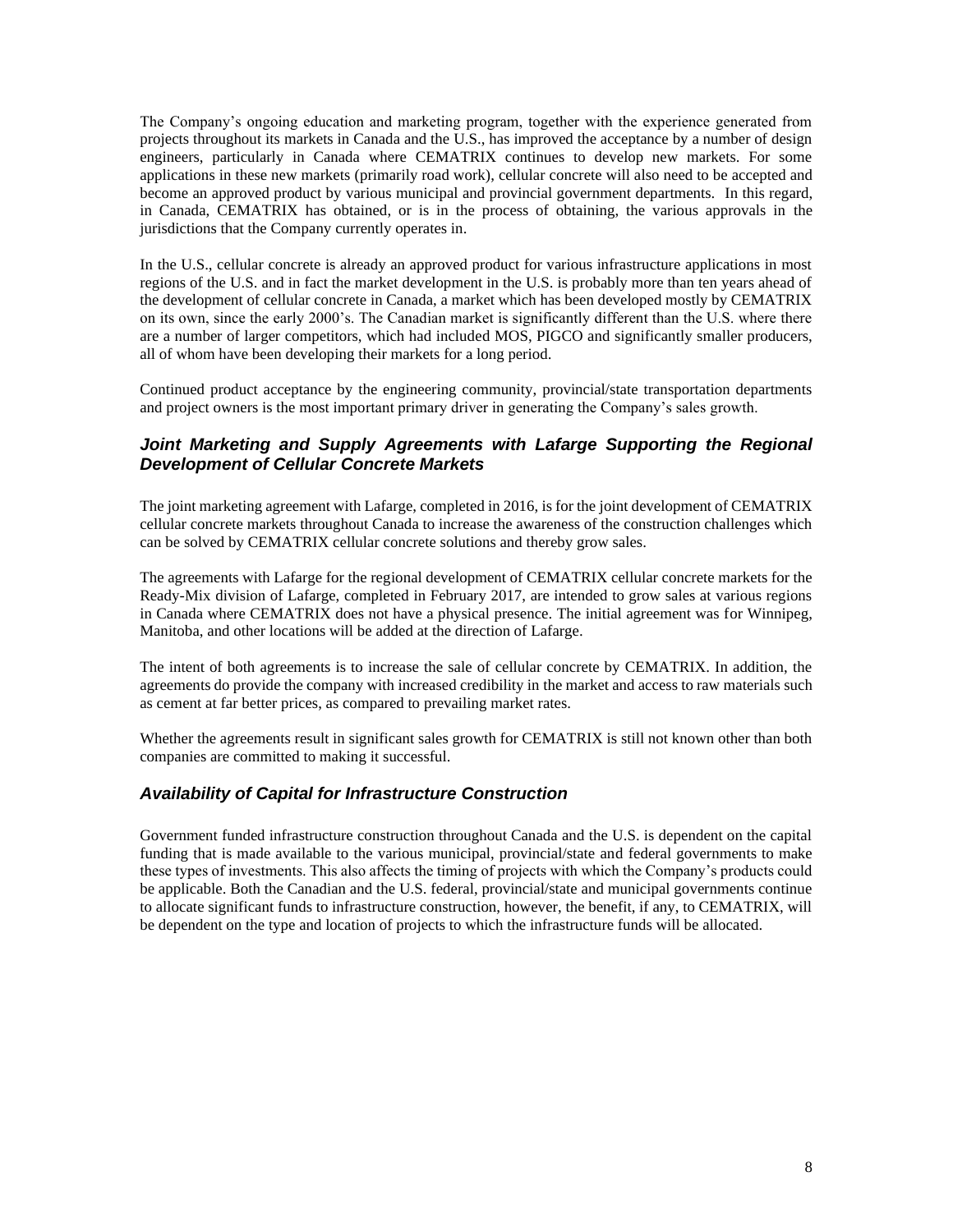### **F. Key Risks and Uncertainties**

Besides the issues discussed under Section E - Key Market Drivers, management has identified the following additional risks and uncertainties:

### *Supply Chain Challenges*

CEMATRIX has historically been insulated from supply chain disruptions however recently CEMATRIX has recently experienced more challenges in its supply chain. The primary driver has been driven by COVID and related jurisdictions health mandates and their impacts on the supply chain. These supply chain challenges have been exacerbated in some jurisdictions by extreme weather, labour disputes, and in the case of global commodities geopolitical crisis. To date the impacts of these supply chain challenges has been primarily increasing prices which as a result is increasing our cost of sales. In some cases, these increases can be passed along to customers and in other cases of firm commitments it results in reduced margins. Security of cement supply is our number one priority with respect to our supply chain.

### *Staffing Requirements*

CEMATRIX will always have issues finding experienced individuals to hire for various positions because of the unique nature of its business, but this has become less of an issue with the acquisitions of PIGCO and MOS, and in fact it enables the CEMATRIX group of companies to allocate underutilized operating and technical staff resources between its operating subsidiaries, subject to the limitation created by cross border issues. The Company is seeing significant wage inflation for roles that are cross industry functions such as accounting and sales.

### *Inflation*

Inflation is now a concern due to the impacts of the many government programs and the associated spending to fund them which has created large government deficits in almost every jurisdiction. At the national level, this has resulted in increases to the money supply as well to fund some of these programs. The net result has been significant inflationary pressures on all parts of our business and in particular on wages. The Company is managing this risk by passing along, to the extent possible, the increased costs to our customers.

### *Project Scheduling*

The Company has no control over the timing of contracted projects. Delays are common in the construction industry, particularly in the initial start dates. Delays in contracted work can occur at any time. Furthermore, delays in projects can also result in scheduling issues that could prove costly to the Company or result in the Company missing financial projections. The risks associated with scheduling changes will be an ongoing issue for the Company.

### *Increasing Cement Commodity Prices*

In previous years the Company has experienced significant increases in the cost of its key raw materials, cement and fly ash. To date, the Company has been able to pass a significant portion of these price increases on to its customers. There is no certainty that this practice will continue, in which case this would reduce the Company's gross margin on sales. The Company is currently working towards reducing risk by developing equipment that will eliminate the need to rely on higher priced Ready-Mix products for its raw material supply for its projects.

### *Access to Capital*

CEMATRIX is currently very well-funded with a strong balance sheet and large cash position. The Company is actively searching for opportunities to invest this cash in accretive acquisitions that fit our strategy and in new equipment / regional expansion. In addition, the Company recently completed a new \$5 million credit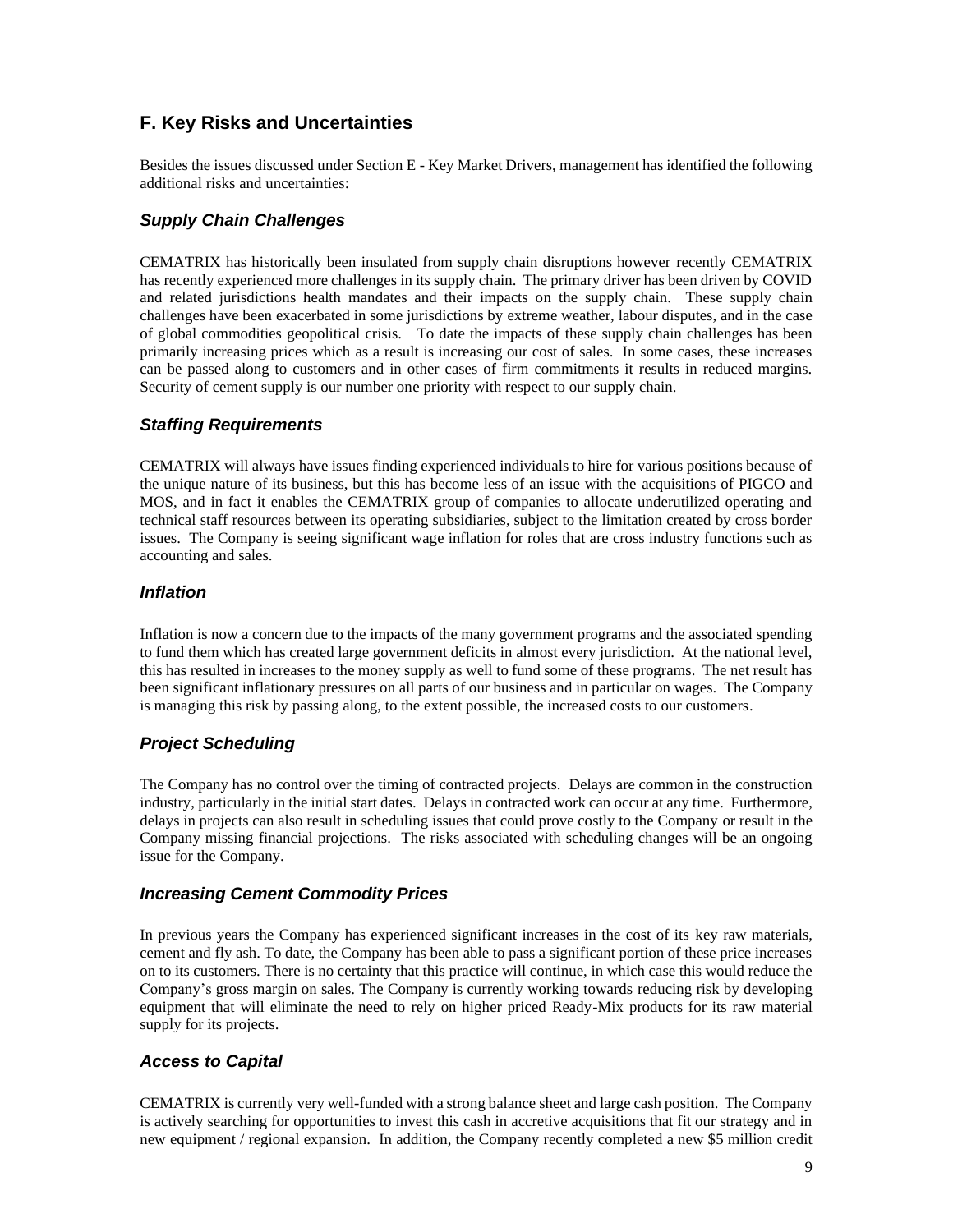facility with the CIBC to provide further financial flexibility. Beginning in the last half of 2021 (and continuing) the overall capital markets for micro-cap companies (like CEMATRIX) has retreated and as a result Management's assessment is that it would be significantly more difficult to raise capital in 2022. As a such, there is no guarantee that the Company will continue to have access to additional capital or be able to raise capital in the capital markets which may impair the ability of the Company to grow.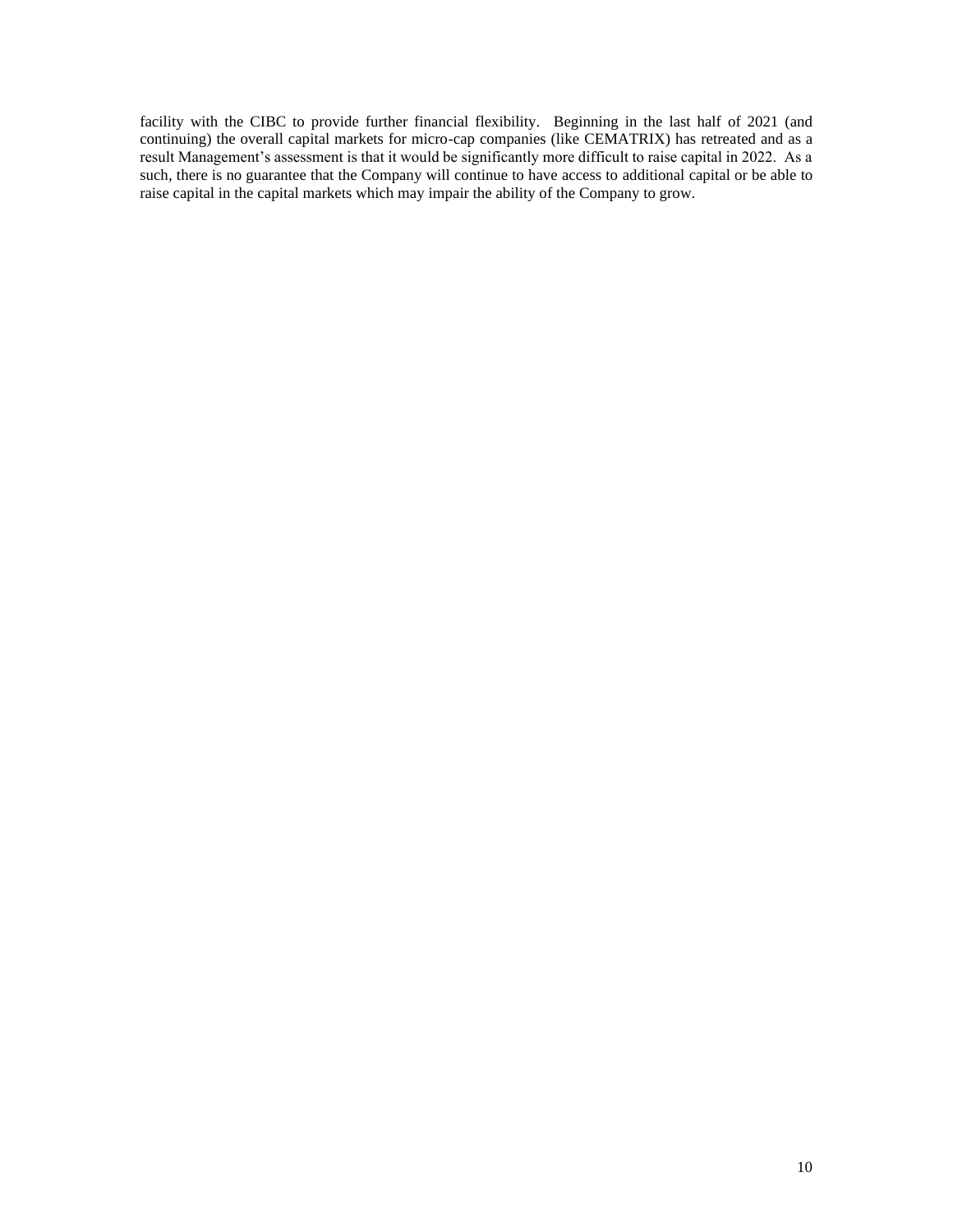### *Competition*

The Company is one of the leading suppliers of cellular concrete in North America. The market in Canada is still developing and is much smaller than the US market. There are no other high volume cellular concrete competitors in the Canadian marketplace. The biggest competition to cellular concrete in Canada would be alternative products. Competition does exist in the low volume cellular concrete market space with a couple of smaller competitors in Ontario and British Columbia. There are several high volume suppliers in the U.S. and other countries where the cellular concrete markets are more developed.

There are a significant number of competitors in the U.S., some of which compete with CEMATRIX in the higher volume market. Increased competition could result in lost sales or reduced gross margins.

The Company is positioning itself for competition with other suppliers by:

- Developing strong customer and supplier relationships;
- Ensuring that its costs are competitive in relation to costs being incurred by other companies in the industry;
- Developing new materials and processes that continue to place CEMATRIX ahead of the competition's capabilities;
- Striving to ensure that it provides the best in cellular concrete technology, including thermal modeling and structural design assistance, material mix designs, foaming agents and processing equipment.

### *Product Warranties*

The Company has not experienced warranty claims during its existence due to the nature of its product and does not accrue any expense related to possible warranty claims. Even though the Company's products are used in very low risk applications (i.e. replacement of dirt or rigid insulations), the potential exists for such warranty claims being made. The Company works to minimize this risk through ongoing material mix design, product and equipment development and by requiring highly trained quality control staff to be on hand for all projects to check and monitor all input and end product materials.

### *COVID-19 Pandemic*

The COVID-19 pandemic has resulted in governments worldwide enacting emergency measures to combat the spread of the virus, including travel restrictions, self-imposed quarantine periods and physical distancing measure that have caused disruption to businesses and resulted in economic slowdown. The depth of the impact of the COVID-19 pandemic on North American economy continues to evolve, with disruptive effects in jurisdictions in which CEMATRIX operates. While some government measures, to varying degrees across regions, have eased the impact on economy, subsequent surges in COVID-19 have caused and could continue to cause, some restrictive measures to be reinstated and therefore, future economic activity to be uncertain.

The COVID-19 pandemic continues to impact CEMATRIX business. Although, the company has been generally exempted from mandates requiring closures of non-essential businesses and therefore, has been able to continue operations, revenues were negatively impacted by the COVID-19 pandemic and related government measures. Certain projects that were expected to initiate at a certain point in time were delayed and deferred to a future date. These impacts may continue to occur in future periods, with unpredictable timing or frequency. The Company continues to monitor these developments and the impact of the risks related to COVID-19 pandemic on its operations and health and safety of its employees.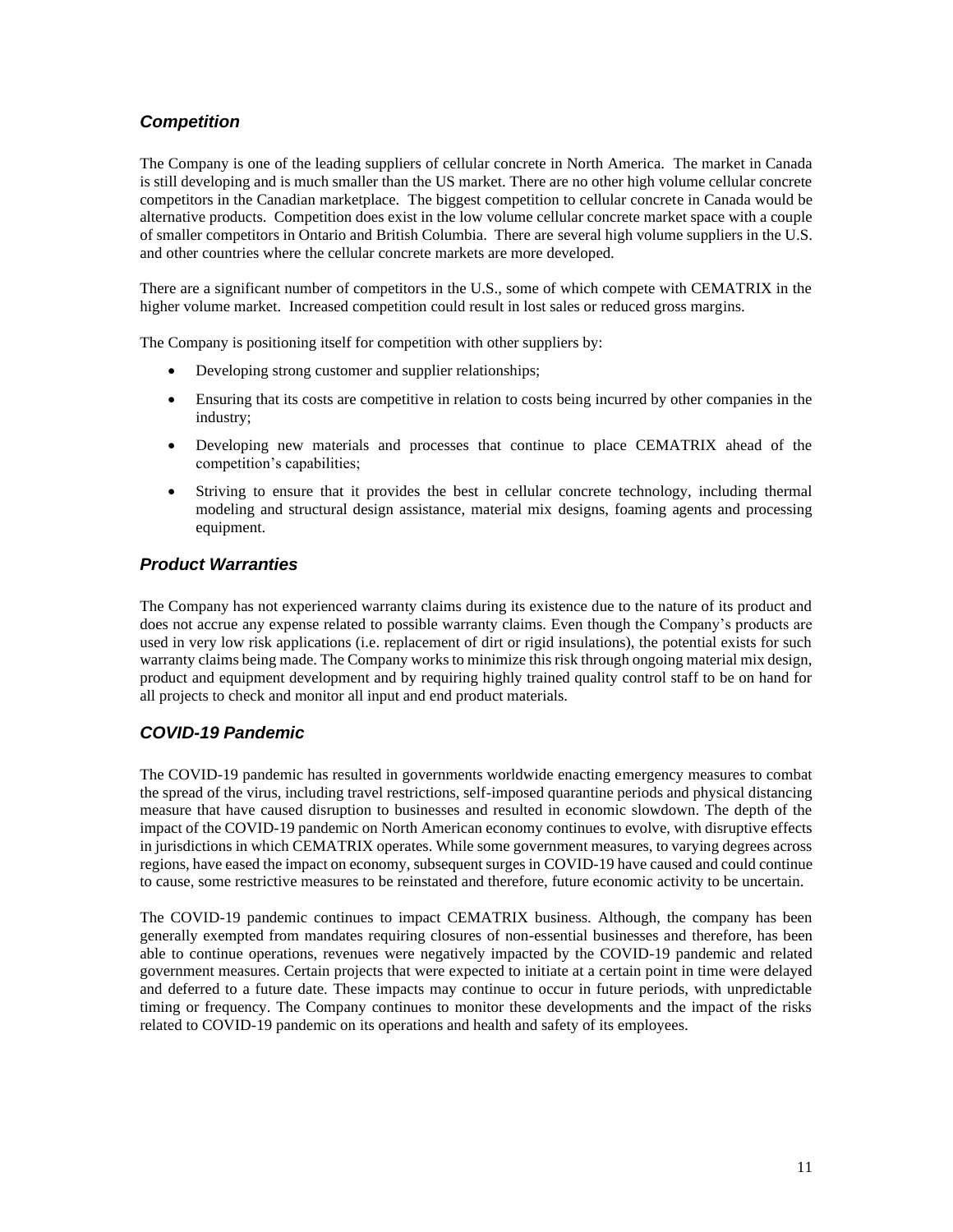### **G. Operations and Overall Performance**

### *Results of Operations – Fourth Quarter*

Comparison of the Three Months Ended December 31, 2021, with the same period in 2020:

|                                                                                                  | <b>Three Months Ended December 31</b> |    |         |               |         |
|--------------------------------------------------------------------------------------------------|---------------------------------------|----|---------|---------------|---------|
|                                                                                                  | 2021                                  |    | 2020    |               | Change  |
| Revenue                                                                                          | \$<br>6,948                           | \$ | 4,386   | \$            | 2,562   |
| Gross margin                                                                                     | \$<br>1,675                           | \$ | 383     | \$            | 1,292   |
| Operating expenses                                                                               | (1,749)                               |    | (1,899) |               | 150     |
| Operating income (loss)                                                                          | (74)                                  |    | (1,516) |               | 1,442   |
| Non-cash stock based compensation                                                                | (91)                                  |    | (10)    |               | (81)    |
| Finance costs                                                                                    | (189)                                 |    | (387)   |               | 198     |
| Other income (expense)                                                                           | (271)                                 |    | 1,132   |               | (1,403) |
| Amortization of intangibles                                                                      | (180)                                 |    | (186)   |               | 6       |
| Impairment of intangibles                                                                        | (768)                                 |    |         |               | (768)   |
| Accretion costs                                                                                  | (79)                                  |    | (144)   |               | 65      |
| Revaluation of earnout liability                                                                 |                                       |    | 191     |               | (191)   |
| Non-cash fair value of derivatives                                                               | (227)                                 |    | (6,192) |               | 5,965   |
| Loss before income taxes                                                                         | (1,879)                               |    | (7,112) |               | 5,233   |
| Provision of deferred taxes                                                                      | 322                                   |    | 946     |               | (624)   |
| Provision of current taxes                                                                       | (6)                                   |    | (224)   |               | 218     |
| Loss attributable to the common shareholder                                                      | (1, 563)                              |    | (6,390) |               | 4,827   |
| Unrealized foreign exchange gain<br>$(\text{loss})$<br>on<br>translation of foreign subsidiaries | (60)                                  |    | (511)   |               | 451     |
| Comprehensive income (loss)                                                                      | \$<br>$(1,623)$ \$                    |    | (6,901) | \$            | 5,278   |
| Fully diluted gain (loss) per common share                                                       | \$<br>(0.009)                         | \$ | (0.098) | $\mathcal{S}$ | 0.089   |

Revenue was \$6,948 in the fourth quarter of 2021 compared to \$4,386 in the same period in 2020, an increase of 58% or 2,562. The increase in revenue was mainly due to the timing of large projects as well as increased activity in locations where inclement weather has a lesser impact on operations.

Gross Margin Percentage was 24% in fourth quarter 2021 compared to 9% in the same period in 2020, an increase of 15 percentage points. The increase in Gross Margin and Gross Margin percentage is the result of a combination of higher revenues combined with similar fixed operational costs.

Operating expenses were \$1,749 in the fourth quarter of 2021 compared to \$1,899 in the same period in 2020, a decrease of 8% mainly due to a reduction in post-employment termination payouts compared to the same period in 2020.

Non-cash stock-based compensation expense of \$91 for the fourth quarter of 2021 compared to \$10 the fourth quarter of 2020. The \$81 increase was due to new stock option granted to employees in during the year. In addition, the Company issued restricted share units ("RSU") in the second quarter of 2021, which also resulted in an increase in stock-based compensation expense in the current quarter.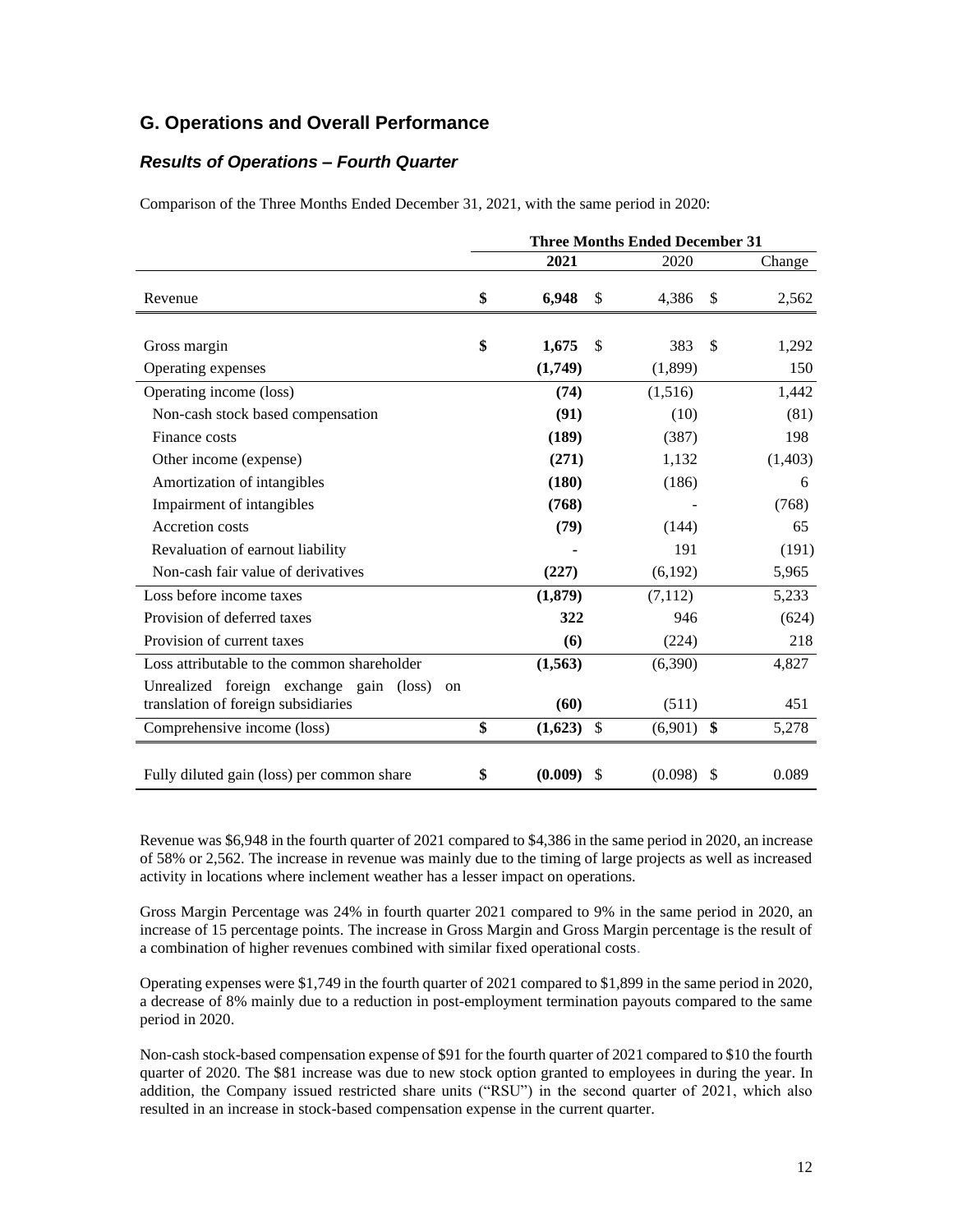Finance costs were \$189 in the fourth quarter of 2021 compared to \$378 in the same period in 2020, a decrease of \$198 or 51% decrease. The decrease can be mainly attributed to lower finance costs because of repayment of principal of BDC loans, the repayment of the secured debenture and the repayment of the US operating loan in the earlier periods; partially offset by costs incurred to refinance the credit facility agreement.

Other income (expense) was (\$271) in the fourth quarter of 2021 compared to an income of \$1,132 in the same period in 2020. The \$1,403 reduction in other income is attributable to a number of factors. The largest factor was the combined impact of the introduction of a "clawback" to the Canadian governments wage subsidy program in Q4 2021 and no significant subsidy claims versus the same period last year that had significant claims from the program. The combined changes to Canadian government wage and rent subsidies resulted income reduction of \$1,005. Additionally, there was a reduction in foreign exchange gains (both realized and unrealized) of \$213, a reduction of earnout expense of \$110; and increase related to costs for a new credit facility resulted in \$75 other expense.

Amortization of intangibles was \$180 in the fourth quarter of 2021 compared to \$186 in the same period in 2020. The expense originated from the acquisition of PIGCO where intangible assets of \$1,706 were attributed to the value of the sales backlog on the business combination and was being amortized into income. PIGCO sales backlog was amortized over a period of October 1, 2019, to December 31, 2021 and is now fully amortized.

The company recorded an impairment of intangibles of \$768 in the fourth quarter of 2021. An impairment on indefinite lives of intangible assets of \$465 (2020 \$nil) and an impairment on product testing costs of \$303 (2020 \$nil) based on the results of the Value in Use calculations.

Accretion costs were \$79 in the third quarter of 2021 compared to \$144 for the same period in 2020. In the fourth quarter of 2021, the accretion expense entirely related to the host debt contract of the convertible debenture. In 2020, accretion expense also included accretion relating to the remaining tranches of the earnout liability and convertible note, both originated from the acquisition of MOS.

The convertible debentures, which were issued in April 2020 was trifurcated into a host debt contract, prepayment, and equity features, of which the prepayment feature is accounted for as a derivative and revaluated at every reporting period. Based upon the modified Black-Scholes option pricing model, the fair value of the prepayment feature of the convertible debenture decreased by \$227 in the fourth quarter of 2021, compared to a \$127 increase in the fourth quarter of 2020. In the fourth quarter of 2020, the fair value loss of \$6,192 also included the change in value of derivative features of the convertible note issued upon acquisition of MOS.

Unrealized foreign exchange gains and losses on the translation of foreign subsidiaries are recognized through other comprehensive income. MOS, PIGCO and CEMATRIX (USA) Inc. have a USD functional currency and as the Canadian dollar strengthened relative to the USD, the value of these assets appreciated resulting in an unrealized foreign exchange loss of \$60, in the fourth quarter of 2021, compared to an unrealized foreign exchange loss of \$511 in same period in 2020.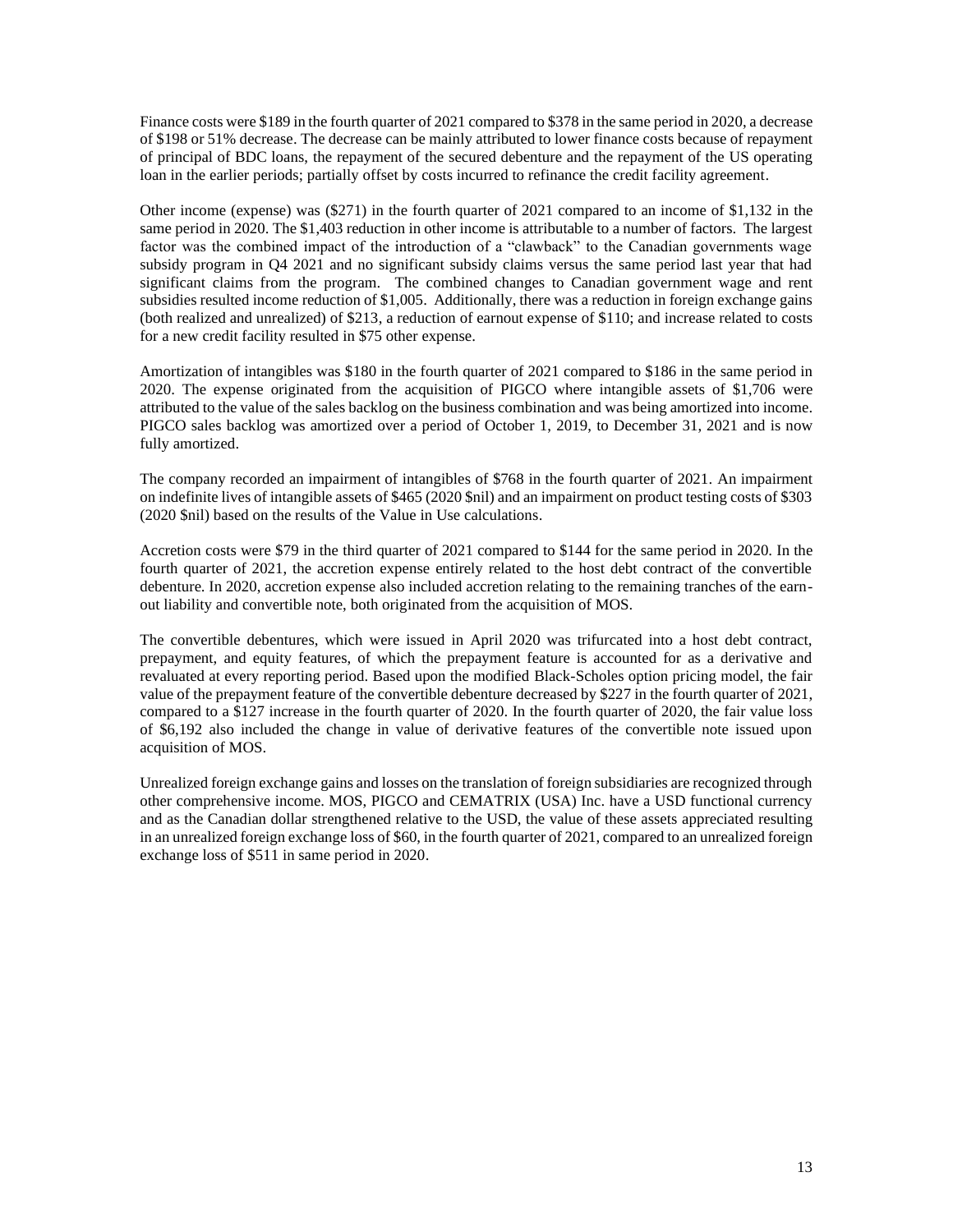### *Results of Operations – Annual*

Comparison of the Year Ended December 31, 2021, and 2020:

|                                             | <b>Year Ended December 31</b> |          |    |           |               |         |
|---------------------------------------------|-------------------------------|----------|----|-----------|---------------|---------|
|                                             |                               | 2021     |    | 2020      |               | Change  |
|                                             |                               |          |    |           |               |         |
| Revenue                                     | \$                            | 22,601   | \$ | 26,564    | \$            | (3,963) |
|                                             |                               |          |    |           |               |         |
| Gross margin                                | \$                            | 3,898    | \$ | 5,618     | $\mathbb{S}$  | (1,720) |
| Operating expenses                          |                               | (6,630)  |    | (6, 565)  |               | (65)    |
| Operating loss                              |                               | (2,732)  |    | (947)     |               | (1,785) |
| Non-cash stock based compensation           |                               | (274)    |    | (103)     |               | (171)   |
| Finance costs                               |                               | (959)    |    | (1,550)   |               | 591     |
| Other income (expense)                      |                               | 470      |    | 456       |               | 14      |
| Amortization of intangibles                 |                               | (718)    |    | (768)     |               | 50      |
| Impairment of intangibles                   |                               | (768)    |    |           |               | (768)   |
| Accretion costs                             |                               | (346)    |    | (613)     |               | 267     |
| Revaluation of earn-out liability           |                               | 132      |    | 80        |               | 52      |
| Non-cash fair value of derivatives          |                               | 2,495    |    | (6,130)   |               | 8,625   |
| Loss before income taxes                    |                               | (2,700)  |    | (9,575)   |               | 6,875   |
| Provision of deferred taxes                 |                               | 932      |    | 24        |               | 908     |
| Provision of current taxes                  |                               | (87)     |    | (225)     |               | 138     |
| Loss attributable to the common shareholder |                               | (1, 855) |    | (9,776)   |               | 7,921   |
| Unrealized foreign exchange gain (loss) on  |                               |          |    |           |               |         |
| translation of foreign subsidiaries         |                               | (85)     |    | (340)     |               | 255     |
| Comprehensive loss                          | \$                            | (1,940)  | \$ | (10, 116) | \$            | 8,176   |
|                                             |                               |          |    |           |               |         |
| Fully diluted loss per common share         | \$                            | (0.016)  | \$ | (0.013)   | $\mathcal{S}$ | (0.003) |

Revenue for 2021 was \$22,601 compared to \$26,564 in the prior year, a decrease of \$3,963 or 15%. The decrease was mainly due to lower sales in the US due to the timing of large projects, offset partially by higher sales in Canada versus 2020.

Gross Margin for 2021 was \$3,898 compared to \$5,618, a decrease of \$1,720 compared to the prior year. As a percentage of revenues, the Gross Margin Percentage declined in 2021 to 17% compared to 21% in prior year. The decrease in Gross Margin percentage is largely related to the lower revenue compared to fixed operational costs.

Operating expenses for 2021 was \$6,631 compared to \$6,565 in the prior year. Operating expenses were very similar year over year. Operating expenses increased marginally due to annual increases in salaries and wages, new hires, and new Board compensation. Repairs and maintenance expenses were also higher in the period as the slower activity levels allowed the Company to get ahead of some planned maintenance. These increases were partially offset by reduced audit and consulting costs and reduced travel costs because of the COVID-19 pandemic.

Non-cash stock-based compensation expense for 2021 was \$274, compared to \$103 in the prior year. The increase of \$171 was largely due to new stock option grants to employees in 2021. In addition, the Company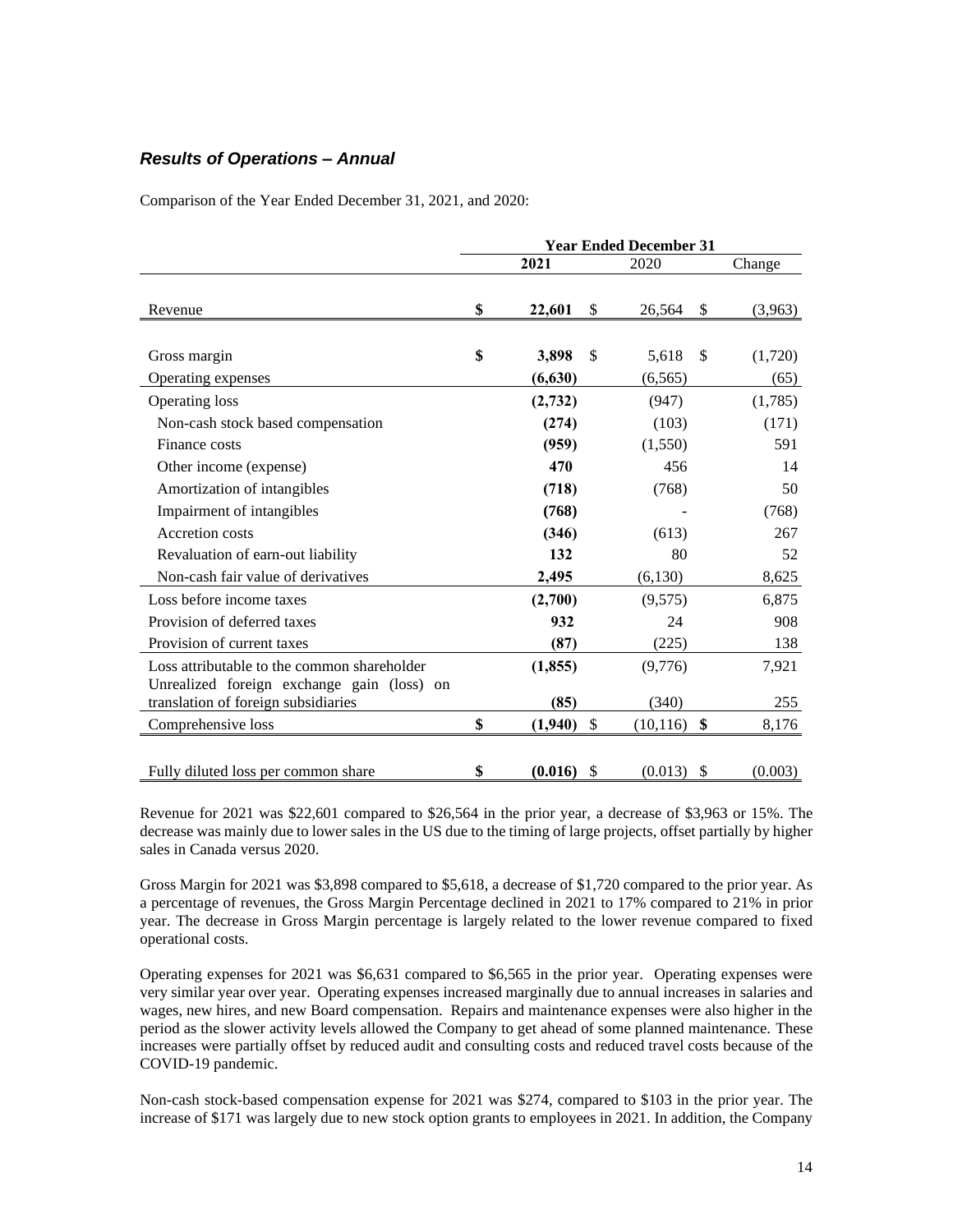issued RSU's in the second quarter of 2021, which also resulted in an increase in stock-based compensation expense in the current period.

Finance costs for 2021 were \$959 compared to \$1,550 in the same period in 2020. The decrease of \$591is mainly attributed to lower finance costs because of repayment of principal of BDC loans, the prepayment of the secured debenture and the repayment of the US operating loan in the earlier periods.

Other income for 2021 was \$470 compared to \$456 in the prior year representing an increase of \$14. The change was primarily the result of a \$511 reduction in other income for funds received under the Canadian wage and rent subsidy programs offset by a \$468 reduction in other expenses to earn-out expense in relation to the PIGCO and MOS acquisitions was recognized in 2020, which was not incurred in the current year. Unrealized and realized foreign exchange gains, changes in gains and losses on the sale of equipment, and costs incurred related to a new credit facility composed the remaining changes.

Amortization of intangibles for 2021 was \$718 compared to \$768 in the prior year. The expense originated because of acquisition of PIGCO where intangible assets of \$1,706 were attributed to the value of the sales backlog on the business combination. PIGCO sales backlog is being amortized over a period of October 1, 2019, to December 31, 2021 and is now fully amortized.

The company recorded an impairment of intangibles of \$768 in the fourth quarter of 2021. An impairment on indefinite lives of intangible assets of \$465 (2020 \$nil) and an impairment on product testing costs of \$303 (2020 \$nil) based on the results of the Value in Use calculations.

Accretion costs for 2021 were \$346 compared to \$613 in the prior year. Accretion expense relating to the remaining tranches of the earn-out liability was \$53, accretion on the host debt contract of the convertible debenture was \$293. Accretion on the earn-out liability and convertible note originated from the acquisition of MOS and were originally recorded at a discount. Accretion ended at the maturity date of these liabilities on May 31, 2021. The convertible debenture was issued April 22, 2020 and has a maturity date of April 22, 2023.

The earn-out liability in relation to the MOS acquisition for the third 12 month period ended May 31, 2021 resulted in a non-cash gain of \$132 (\$80 in 2020).

The convertible note issued upon acquisition of MOS was trifurcated into the host debt contract and conversion and prepayment features, both of which are accounted for as derivatives and revaluated at every reporting period. Based upon the Black-Scholes option pricing model, the fair value of the conversion and prepayment features of the convertible note decreased by a net of \$2,722 in the first half of 2021 resulting in a gain for the same amount, compared to an increase of \$6,130 in 2020. The convertible debenture, which was issued in April 2020 was trifurcated into a host debt contract, prepayment, and equity features, of which the prepayment feature is accounted for as a derivative and revaluated at every reporting period. Based upon the modified Black-Scholes option pricing model, the fair value of the prepayment feature of the convertible debenture decreased by \$287 in 2021, resulting in a loss for the same amount, compared to a increase of \$207 in 2020, resulting in a gain of the same amount.

Unrealized foreign exchange gains and losses on the translation of foreign subsidiaries are recognized through other comprehensive income. MOS, PIGCO and CEMATRIX (USA) Inc. have a USD functional currency and as the Canadian dollar strengthened relative to the USD, the value of these assets depreciated resulting in an unrealized foreign exchange gain of \$279 in 2021. The opposite effect occurred in 2020 which resulted in an unrealized foreign exchange loss of \$340.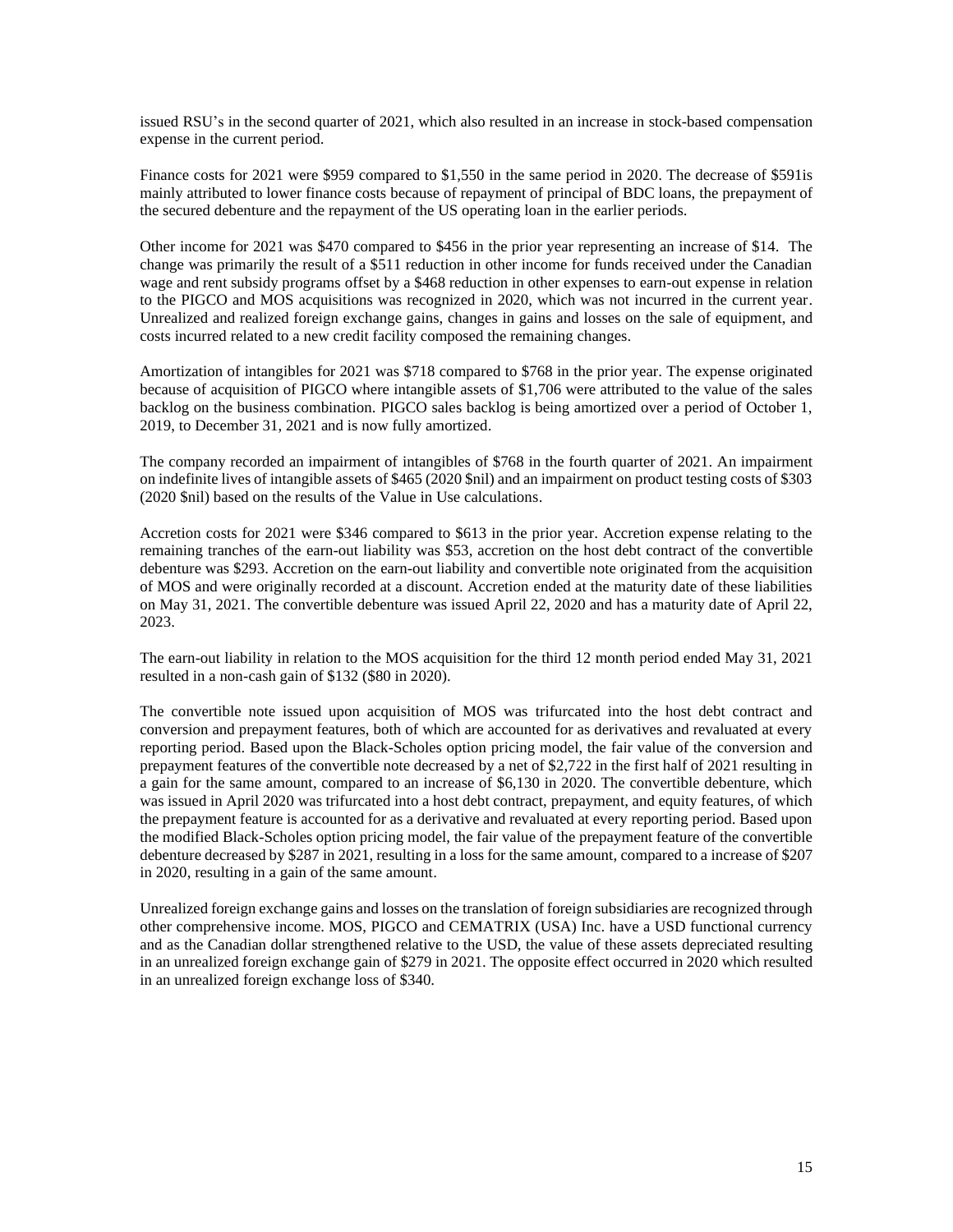### **H. Selected Financial Information and Summary of Financial Results**

The Company's business is seasonal in nature as it follows the construction season. Typically, revenues in the second half of the year are significantly greater than the first half of the year. The Company continues pursuing other markets where seasonality is less of an issue. This seasonality is reflected in the quarterly results summarized in the table below:

|                       |                 |                      | Income (Loss)    |               |                  |
|-----------------------|-----------------|----------------------|------------------|---------------|------------------|
| <b>Quarters</b>       |                 | Comprehensive        | <b>Per Share</b> |               | <b>Per Share</b> |
| <b>Ended</b>          | <b>Revenues</b> | <b>Income (Loss)</b> | <b>Basic</b>     |               | <b>Diluted</b>   |
| <b>2021 Year</b>      |                 |                      |                  |               |                  |
| March 31              | \$<br>4,509     | \$<br>85             | \$<br>0.003      | \$            | (0.011)          |
| June 30               | 4,017           | (571)                | (0.004)          |               | (0.004)          |
| September 30          | 7,128           | 169                  | (0.001)          |               | (0.001)          |
| December 31           | 6,948           | (1,623)              | (0.009)          |               | (0.009)          |
| <b>Total for year</b> | \$<br>22,601    | \$<br>(1,940)        | \$<br>(0.016)    | \$            | (0.016)          |
|                       |                 |                      |                  |               |                  |
| 2020 Year             |                 |                      |                  |               |                  |
| March 31              | \$<br>3,932     | \$<br>(534)          | \$<br>(0.023)    | $\mathcal{S}$ | (0.023)          |
| June $30$             | 7,366           | (1,039)              | (0.010)          |               | (0.010)          |
| September 30          | 10,880          | (1,642)              | (0.022)          |               | (0.022)          |
| December 31           | 4,386           | (6,901)              | (0.098)          |               | (0.098)          |
| Total for year        | \$<br>26,564    | \$<br>(10, 116)      | \$<br>(0.158)    | <sup>\$</sup> | (0.158)          |

Note 1: Quarterly Income (loss) per share is calculated on a standalone quarterly basis and accordingly the sum of the quarterly amounts may not equal the total for the year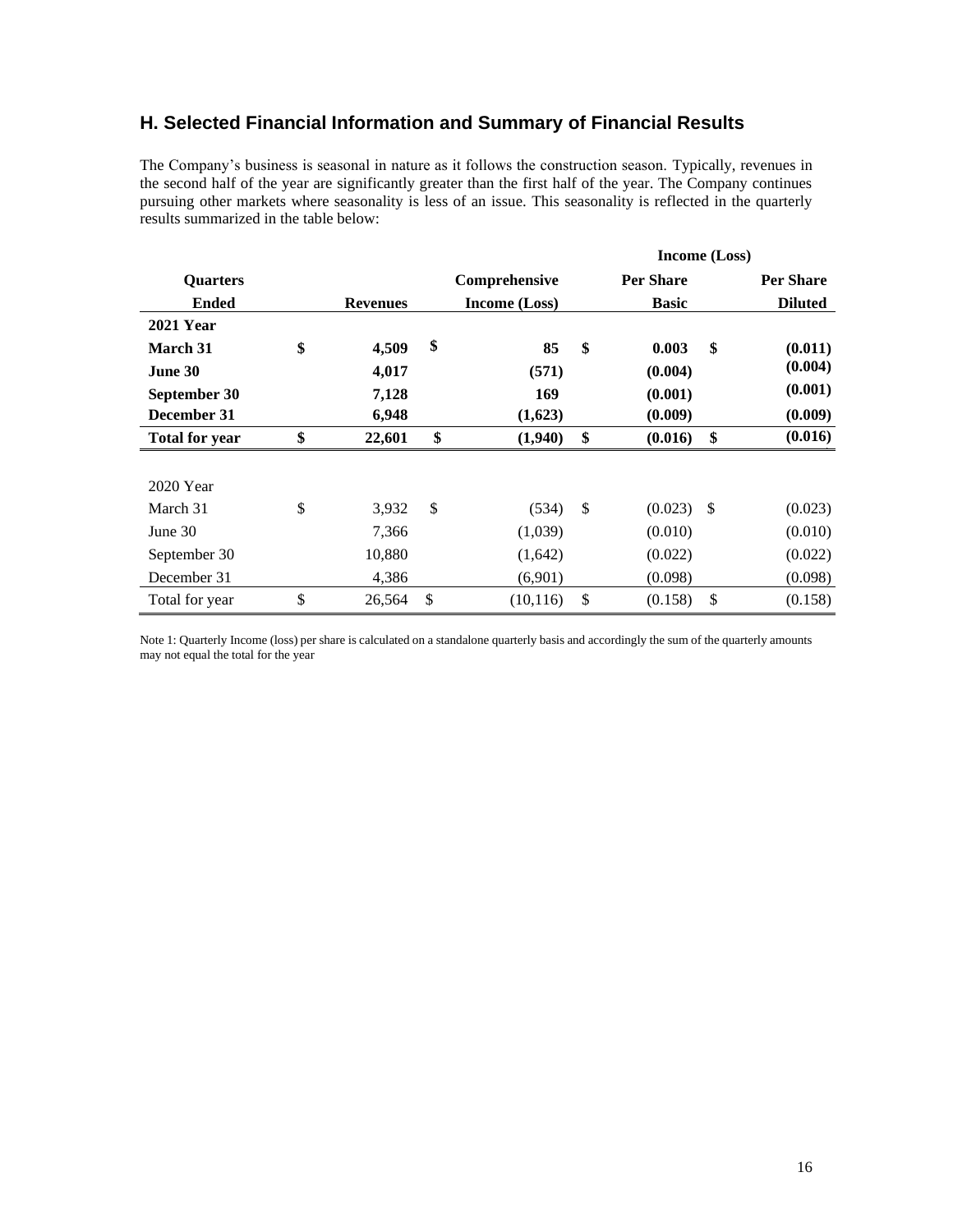### **I. Consolidated Statements of Financial Position**

### *Results - Annual*

Comparison for the year ended December 31, 2021, and 2020:

|                         | December 31<br>2021 | December 31<br>2020 |               | Change   |
|-------------------------|---------------------|---------------------|---------------|----------|
| Current assets          | \$<br>26,437        | \$<br>8,106 \$      |               | 18,331   |
| Non current assets      | 17,952              | 20,732              |               | (2,780)  |
| Total assets            | \$<br>44,389        | \$<br>28,838 \$     |               | 15,551   |
| Current liabilities     | \$<br>4,659         | \$<br>15,873        | $\mathcal{S}$ | (11,214) |
| Non current liabilities | 8,149               | 12,286              |               | (4,137)  |
| Total liabilities       | \$<br>12,808        | \$<br>28,159        | \$            | (15,351) |
| Shareholders' equity    | \$<br>31,581        | \$<br>679           | \$            | 30,902   |

Total current assets increased by \$18,331. This increase in aggregate is summarized below:

- Cash increased by \$17,470 (See the discussion in Section F Consolidated Statement of Cash Flows);
- Trade and other receivables increased by \$582 as a result of more activity during the quarter and timing differences in the collections of trade receivables and sales;
- Inventory increased by \$26 as a result of the purchase of foaming agent for future work;
- Prepaids and deposits increased by \$253 due to the decision to pay insurance premiums using cash in the current year instead of financing the premiums.

Total non-current assets decreased by \$2,780. This decrease in aggregate is summarized below:

- Property and equipment decreased by \$973 primarily as a result of depreciation expense of \$1,768, dispositions with a net book value of \$463, and a \$61 foreign exchange loss on the translation of assets held by our foreign denominated subsidiaries, partially offset by capital expenditures of \$1,319;
- Goodwill and intangibles assets decreased by \$1,520 because of: \$718 in amortization, \$33 foreign exchange loss on the translation of assets held by our foreign denominated subsidiaries, an impairment on indefinite lives of intangible assets of \$465, and an impairment on product testing costs of \$303;
- Convertible debt non cash derivative asset decreased by \$287 due to being revalued. At December 31, 2021, the convertible debenture forced conversion feature, which is a derivative asset had a carrying value of \$27, compared to \$314 as at December 31, 2020.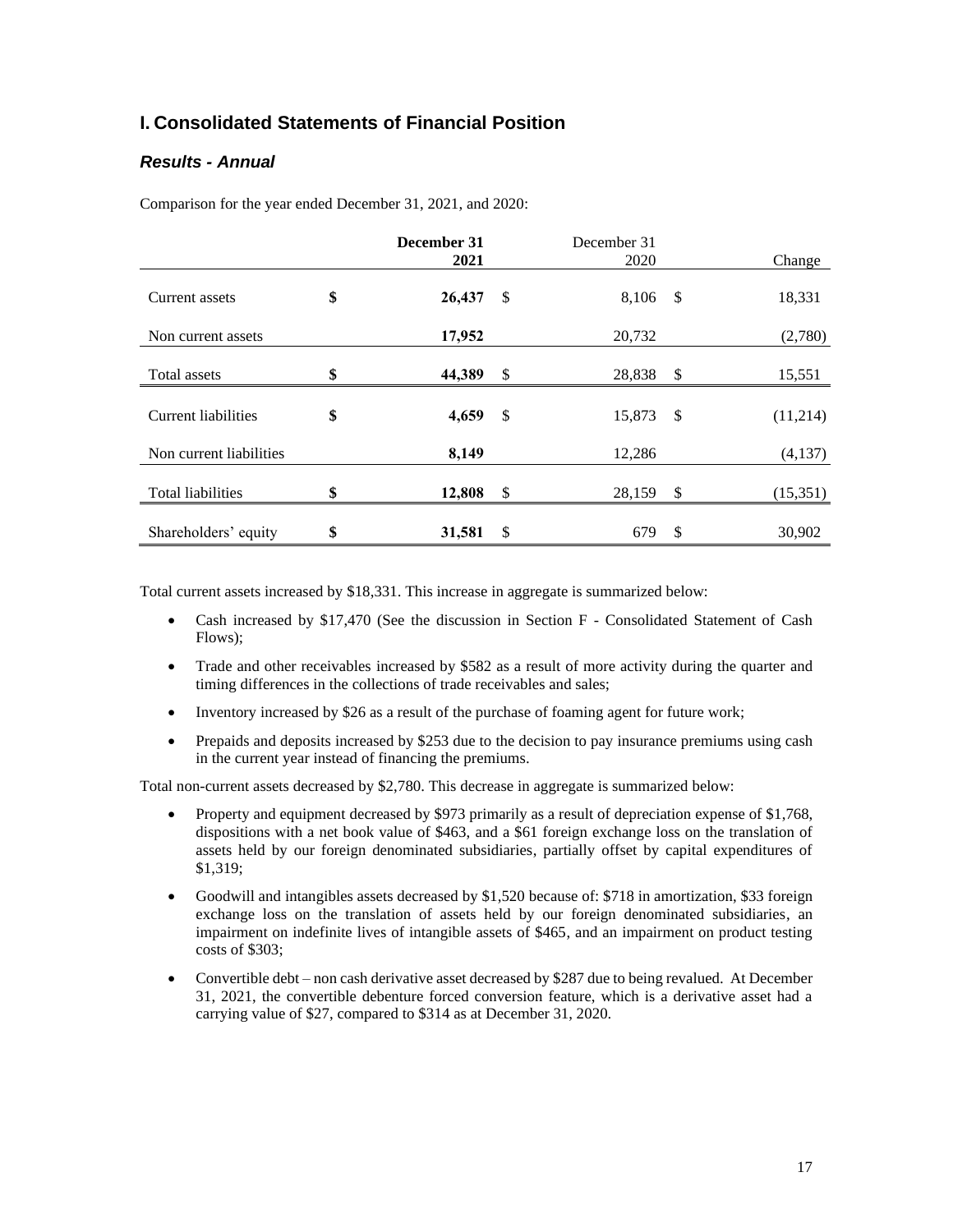Total current liabilities decreased by \$11,214. This decrease in aggregate is summarized below:

- Bank operating loan decreased by \$129 due to repayment of the loan;
- Trade and other payables increased by \$771 largely due to increased revenue and operations during the fourth quarter of the year;
- Current portion of long-term debt decreased by \$181 as a result of the reduction of loan repayments for the BDC CAD denominated loans;
- Current portion of lease obligations remained consistent with prior year;
- Current portion of the earn-out liability is \$nil as all tranches owing in relation to the MOS acquisition and PIGCO acquisition were paid out in 2021. The MOS earnout is now complete. The second tranche in relation with the PIGCO acquisition was completed in the third quarter of 2021 and no earnout was calculated as owing. The Company's remaining earn-out liability will originate from PIGCO's financial performance in the following two years. With the acquisition of PIGCO in October 2019, the Company has agreed to pay an annual earn-out payment to the Vendor for four years following the closing date of the acquisition. The earn-out payment is calculated on the operations of PIGCO annually and pay 65% of the Adjusted EBITDA above \$500 USD to the Vendor, ending September 30, 2023.
- The MOS USD convertible note had a face value of \$2,500 USD and was issued on the acquisition of MOS. On issuance, the convertible note was trifurcated into a conversion feature, prepayment feature and a debt host contract. During the second quarter of 2021, the convertible note was converted into 13,373,684 CEMATRIX common shares, with the convertible note liability balance of \$6,662 allocated to share capital upon conversion.

Total non-current liabilities decreased by \$4,137. This decrease in aggregate is summarized below:

- Long term debt decreased by \$2,183 as a result of repayments on secured debenture, repayment of CAD and USD denominated BDC Loans;
- Lease obligations decreased by \$375 as a result of lease payments and unrealized foreign exchange gains on the translation of foreign denominated leases;
- On April 22, 2020, the Company issued unsecured convertible debenture with a total principal amount of \$5,720 at a price of \$1,000 per debenture with a maturity of April 22, 2023. On issuance, the convertible debenture was trifurcated into a host debt contract, forced conversion and equity features. At December 31, 2021, the convertible debenture host debt contract had an aggregate carrying value of \$3,107;
- The deferred tax liability decreased by \$899 primarily due to losses in our US operations which created a deferred tax asset that was offset against previously existing deferred tax liabilities and ultimately reducing deferred tax liabilities.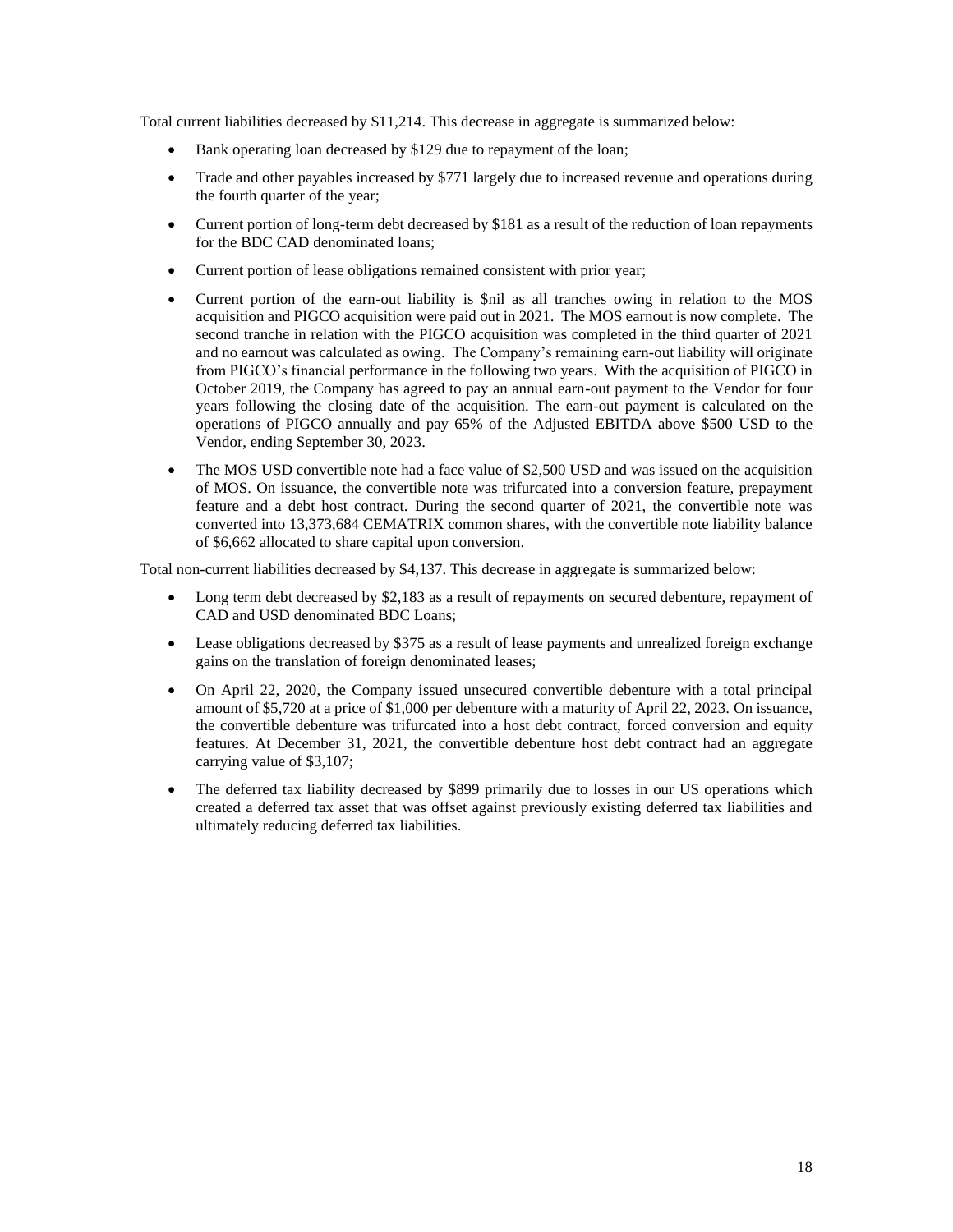Shareholders' Equity increased by \$30,902. This increase in aggregate is summarized below:

- Share capital increased \$28,601 due to the following:
	- o Share capital increased by \$15,224 upon the completion of public offering raising \$23,000 in gross proceeds. The Offering was for 35,384,600 units at a price of \$0.65 per unit of the Company. Additionally, the lead agents were paid a corporate finance fee satisfied by the issuance of 1,415,384 units for a total of 36,799,984 units.
	- o The company issued 11,381,571 shares on the exercise of warrants. The exercise price range was between \$0.30 and \$0.45 and cash proceeds of \$3,611 were received during the year. The related non-cash benefit of \$1,918, which was previously charged to contributed surplus was also reclassified to share capital.
	- o In the second quarter of 2021, the convertible note issued in conjunction with the acquisition of MOS was converted into 13,373,684 common shares, with the convertible note liability balance of \$6,662 allocated to share capital upon conversion.
	- o The Company issued 3,215,000 common shares upon the exercise of convertible debenture. The principal amount of \$1,286 was converted and allocated to share capital and contributed surplus (net of transaction costs and tax) based on fair value assigned at the time of issuance. As a result, \$636 and \$334 was allocated to share capital and contributed surplus, respectively.
	- o The Company issued 2,392,949 common shares and share capital increased by \$569 on the exercise of employee stock options and broker warrants. The related non-cash benefit of \$1,918 was also reclassified to share capital upon exercise of stock options and broker warrants during the period.
- Contributed surplus increased by \$4,365, mainly due to the completion of public offering as mentioned above and the issuance of 18,399,992 warrants and 2,830,768 broker warrants. The warrants and broker warrants issued were valued at \$5,666. In addition, \$617 was reclassified to contributed surplus upon exercise of convertible debenture and broker warrants and the recognition of stock based compensation expense for the period. This was partially offset by \$1,918, which was reclassified to share capital from contributed surplus upon exercise of warrants and options.
- Accumulated other comprehensive loss increased by \$85 due to the unrealized foreign exchange loss on the translation of MOS, PIGCO and CEMATRIX (USA) Inc. as the USD depreciated versus the Canadian dollar;
- The convertible debenture has a conversion feature, which is classified as equity. In addition, the broker warrants issued as part of the transaction costs for this financing was also classified as equity. In 2021, upon the exercise of both convertible debenture and broker warrants, the Company reclassified \$101 and \$23 from the equity component of convertible debenture to both share capital and contributed surplus, respectively;
- The Deficit increased by \$1,855 due to the loss to common shareholders for the year ended December 31, 2021.

For additional information please see the Consolidated Statements of Shareholders' Equity included in the Consolidated Financial Statements.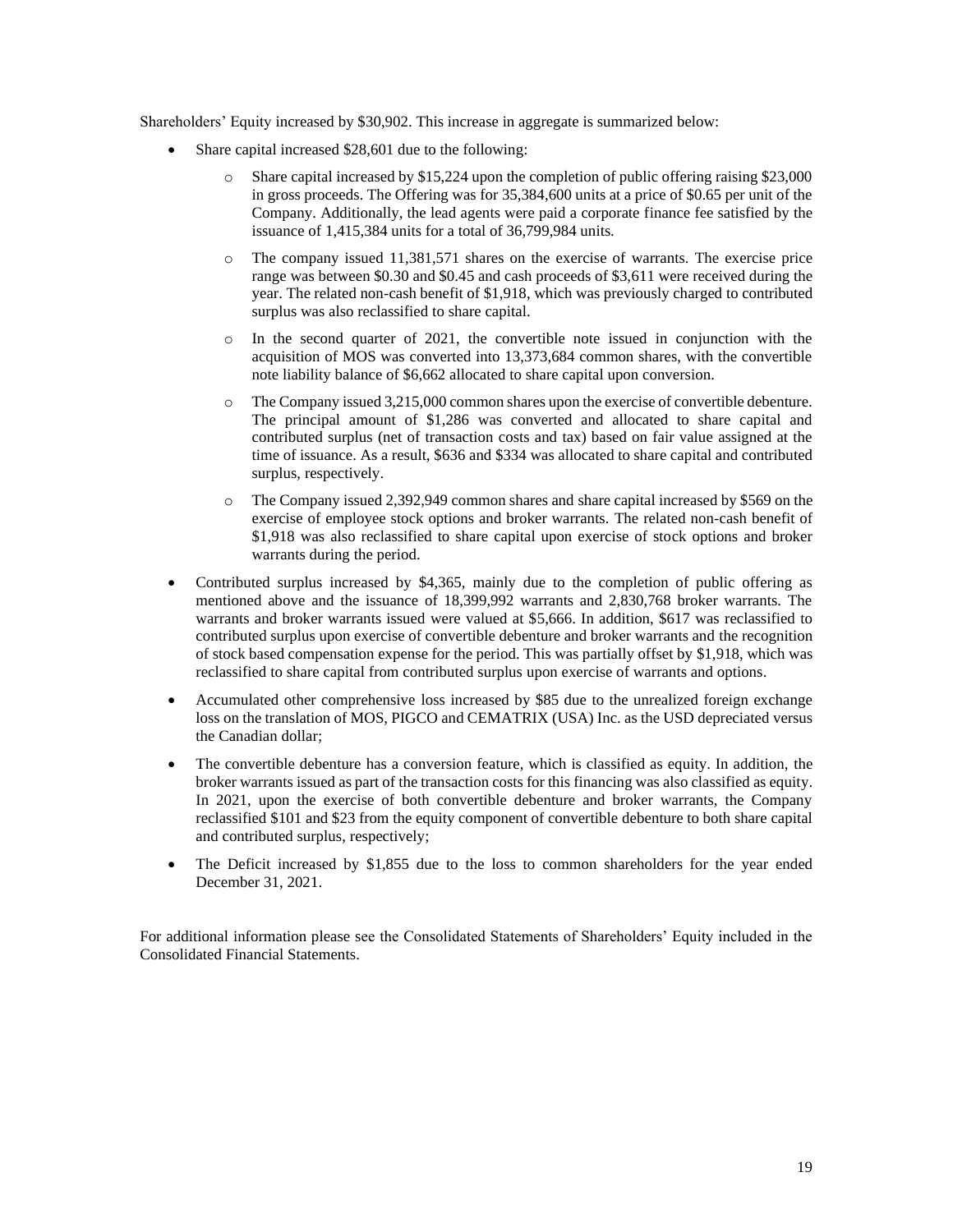## **J. Consolidated Statements of Cash Flows**

### *Cash Flow – Fourth Quarter*

The cash position of the Company as at December 31, 2021 was \$20,231 (consisting of cash in the bank of \$19,945 and restricted cash of \$286) compared to a cash position of \$2,761 (consisting of cash in the bank of \$2,475 and restricted cash of \$80) as at December 31, 2020.

The change in cash in the fourth quarter of 2021 was a decrease of \$302 as compared to a decrease of \$1,047 in the same period of 2020. This change is outlined in the table:

|                                                    |                    | <b>Three Months Ended December 31</b> |        |
|----------------------------------------------------|--------------------|---------------------------------------|--------|
|                                                    | 2021               | 2020                                  | Change |
|                                                    |                    |                                       |        |
| Cash generated from (used in) operating activities |                    |                                       |        |
| Before non-cash working capital adjustment         | \$<br>78<br>- \$   | (491)<br>- \$                         | 569    |
| Net change in non-cash working capital items       | 641                | 1.611                                 | (970)  |
|                                                    | 719                | 1,120                                 | (401)  |
| Cash used in investing activities                  | (164)              | 3                                     | (167)  |
| Cash used in financing activities                  | (855)              | (2,126)                               | 1,271  |
| Foreign exchange effect on cash                    | (2)                | (44)                                  | 42     |
| Increase (decrease) in cash                        | (302)              | (1,047)                               | 745    |
| Cash at beginning of period                        | 20,533             | 3.808                                 | 16,725 |
| Cash at end of period                              | \$<br>20.231<br>\$ | \$<br>2.761                           | 17.470 |

- Cash generated from operating activities decreased by \$401.
	- o Cash flow before non-cash working capital adjustments increased by \$569 mainly because of higher revenues and related gross margins when compared to the prior quarter period.
	- o Net change in non-cash working capital items decreased by \$970, primarily due to the level of trade receivables generated in the respective periods and the timing of their collection.
- Cash used in investing activities increased by \$167.
	- o Property and equipment additions increased by \$219 mainly due to purchase of equipment during the quarter.
	- o Proceeds from property and equipment dispositions were \$55 as the company disposed of retired trucks.
- Cash used in financing activities decreased by \$1,271.
	- o Proceeds from the exercise of stock options and warrants decreased \$103 due to smaller amount of activity and lower share price
	- o Repayment of finance lease obligations increased by \$30 as the company entered new leases for Trucks and equipment.
	- o Repayment of long term debt, operating loan, and US operating loan decreased by \$1,208 and interest payments decreased by \$197 in the fourth quarter as the Company realized the benefit of reduced leverage on the balance sheet that was completed in the first half of 2021.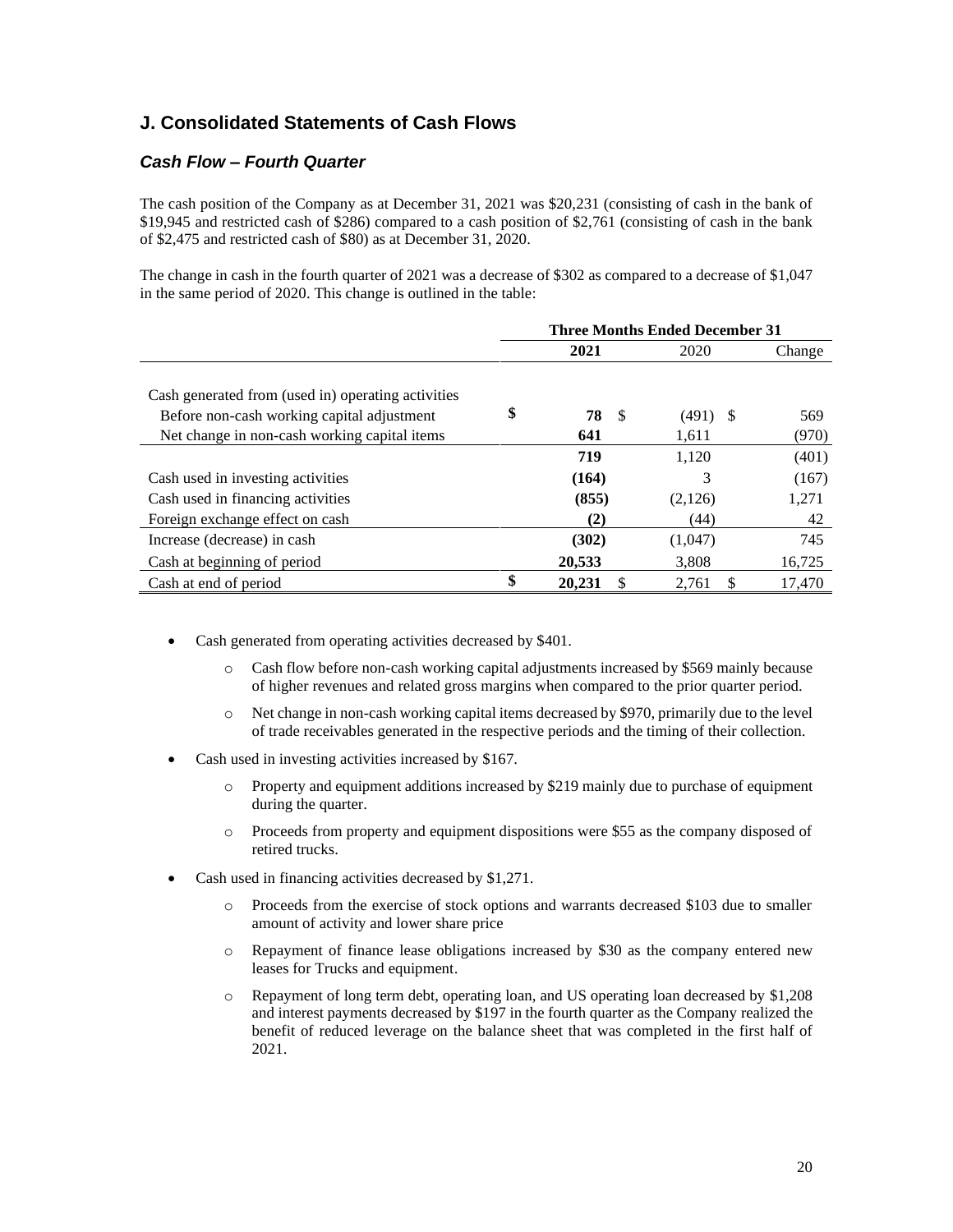### *Cash Flow – Year*

The cash position of the Company as at December 31, 2021 was \$20,231 (consisting of cash in the bank of \$19,945 and restricted cash of \$286) compared to a cash position of \$2,761 (consisting of cash in the bank of \$2,475 and restricted cash of \$286) as at December 31, 2020.

The change in cash in the year 2021 was an increase of \$17,470 as compared to an increase of \$1,861 in the same period of 2020. This change is outlined in the table:

|                                                    |                    | <b>Year Ended December 31</b> |          |
|----------------------------------------------------|--------------------|-------------------------------|----------|
|                                                    | 2021               | 2020                          | Change   |
|                                                    |                    |                               |          |
| Cash generated from (used in) operating activities |                    |                               |          |
| Before non-cash working capital adjustment         | \$<br>$(743)$ \$   | 1,524<br>-\$                  | (2,267)  |
| Net change in non-cash working capital items       | (90)               | 137                           | (227)    |
|                                                    | (833)              | 1,661                         | (2, 494) |
| Cash used in investing activities                  | (619)              | (76)                          | (543)    |
| Cash generated from financing activities           | 18,954             | 289                           | 18,665   |
| Foreign exchange effect on cash                    | (32)               | (13)                          | (19)     |
| Increase in cash                                   | 17,470             | 1,861                         | 15,609   |
| Cash at beginning of period                        | 2,761              | 900                           | 1,861    |
| Cash at end of period                              | \$<br>20.231<br>\$ | \$<br>2.761                   | 17,470   |

- Cash generated from operating activities decreased by \$2,494.
	- o Cash flow before non-cash working capital adjustments decreased by \$2,267 mainly as a result of lower revenues and related reduced gross margins when compared to the prior period.
	- o Net change in non-cash working capital items decreased by \$227 primarily due to the level of trade receivables generated in the respective periods and the timing of their collection.
- Cash used in investing activities increased by \$543.
	- o Property and equipment additions were \$673 due to the purchase of equipment and trucks during the year.
	- o Proceeds from property and equipment dispositions were \$55 as the company disposed of retired trucks.
- Cash generated from financing activities increased by \$18,665.
	- o In 2021 the Company generated \$18,954 from financing activities. This was mainly due to proceeds from public offering of \$20,890 and \$4,147 of proceeds from the exercise of options and warrants. This was partially offset by \$2,047 repayment of earn-out liability, \$319 repayment of long-term debt, \$977 on interest payments and repayments of \$129 on bank operating loan and \$1,000 on secured debenture and \$611 on lease obligations.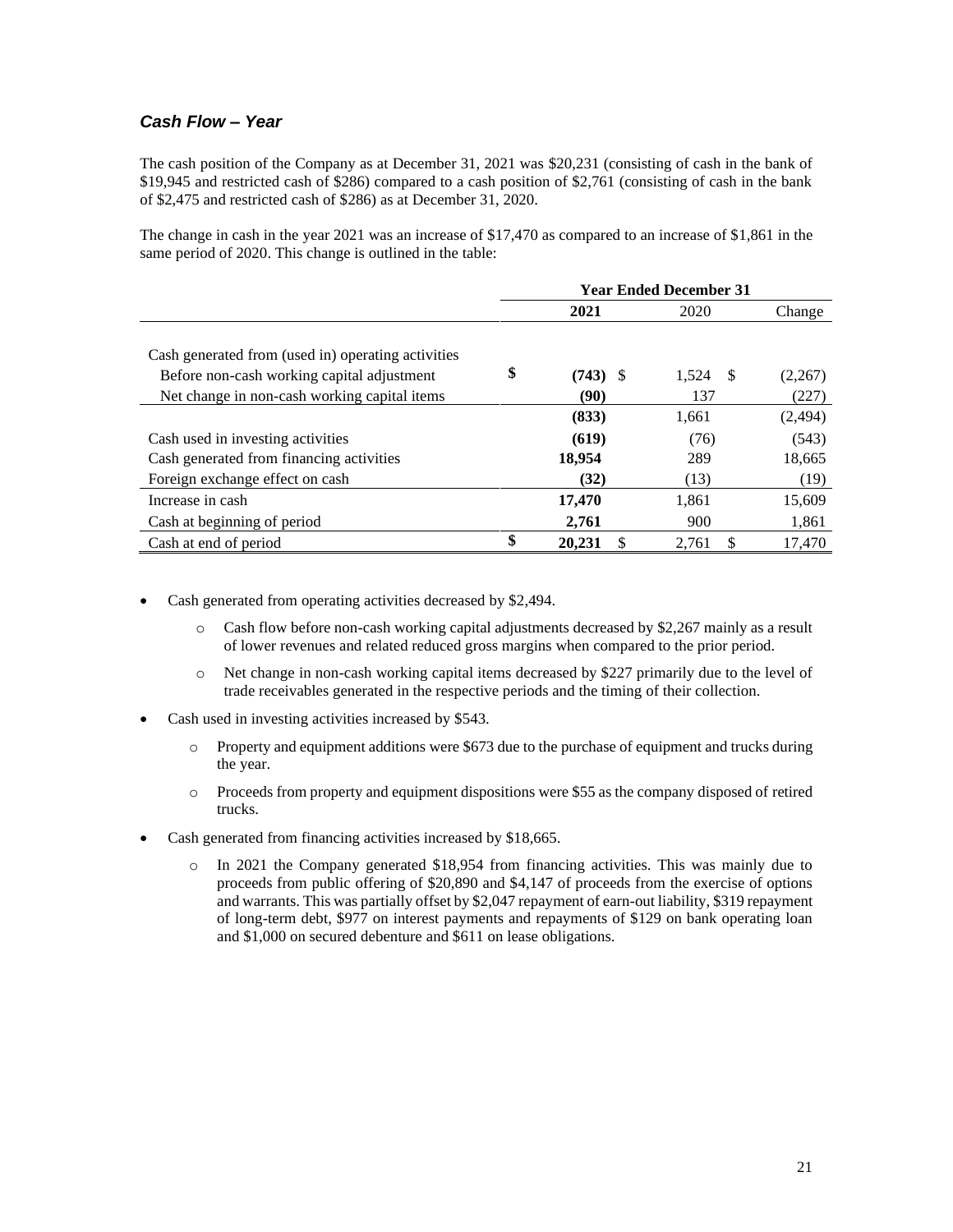### **K. Liquidity and Capital Resources**

### *Liquidity*

The Company continues to focus on the strategic objective of strengthening by delivering and simplifying the balance sheet. With the steps taken in 2021, in particular the financing completing in 2021 and the conversion of the MOS convertible note, CEMATRIX's liquidity and capital resources are in the best position in the history of the Company.

The Company's liquidity, including obtaining cash resources to finance capital spending to increase its production capacity, is dependent on generating sales, profits, cash flow from operations, maintaining a facility to finance working capital and accessing capital debt facilities through loans or lease financing.

On March 18, 2021, the Company completed a public offering through a short form prospectus raising \$23,000 in gross proceeds. The successful completion of this short form prospectus has provided some flexibility to the Company, as it starts to pursue further growth opportunities.

At December 31, 2021, the Company had cash balances of \$20,231 versus \$2,761 at December 31, 2020. The Company's Adjusted Net Working Capital was \$3,002 at December 31, 2021 compared to \$2,912 at December 31, 2020.

CEMATRIX's wholly owned subsidiary, CEMATRIX (Canada) Inc. has entered into a financing arrangement with the Canadian Western Bank ("CWB") which provides a \$1,500 demand operating loan (the "Loan"). The Loan bears interest at an amount equal to 2% above CWB's prime lending rate, which is currently at 2.45% and is secured by a general security agreement providing a first secured interest on the receivables and inventory of CEMATRIX (Canada) Inc. The Loan is further guaranteed by the Company with the Company granting a general security agreement providing a first secured interest on all present and after acquired property of the Company. Under the Loan, the CWB will advance up to \$1,500 based on 75% of Canadian trade receivables less than ninety days outstanding at the end of each month and 50% of inventories (up to a maximum \$250). Based on these restrictions the actual Loan availability at December 31, 2021, was \$1,496 of which \$nil was outstanding (\$129 – December 31, 2020).

In December 2020, the Company entered into an agreement with the CWB Bank; whereby the Bank provided a letter of credit up to a maximum amount of \$206 to be used as security for a certain project. As a result, the Company was required to place this amount as a pledged bank balance, essentially, restricting the use of this cash amount until the project is completed.

The CWB bank operating loan has three financial covenants that must be maintained on a consolidated basis (refer to Appendix C for detailed calculations):

- Current ratio not less than 1.25, tested on a monthly basis. This is the ratio of current assets, excluding amounts due from related parties to current liabilities. Earn-out liabilities due to its contingent nature will not be considered as liabilities.
- Cash flow coverage ratio of not less than 1.25, tested on a quarterly basis. This is a ratio of EBITDA to all interest (paid or accrued) plus the actual principal payment obligations for the trailing fiscal year on all indebtedness for borrowed money and leases. EBITDA will be calculated excluding the extraordinary items (acquisition cost, gain/loss on disposition of assets) and significant non-cash items (stock-based compensation, accretion costs, revaluation of the earn-out liability, mark to market adjustments, unrealized foreign exchange gains and losses);
- Debt to tangible net worth ratio not greater than 1.75, tested on a monthly basis. This is the ratio of indebtedness for borrowed money and leases divided by the net tangible worth. The definition of debt excludes the convertible debt and earn-out liability. Tangible net worth is defined as equity and includes the value of the convertible debt.

Up until December 31, 2020, consolidated cash flow coverage ratio was tested annually, with the remaining covenants being tested on a monthly basis; however, as of the first quarter of 2021, consolidated cash flow coverage ratio is now being tested quarterly. At December 31, 2021, CEMATRIX (Canada) Inc. was in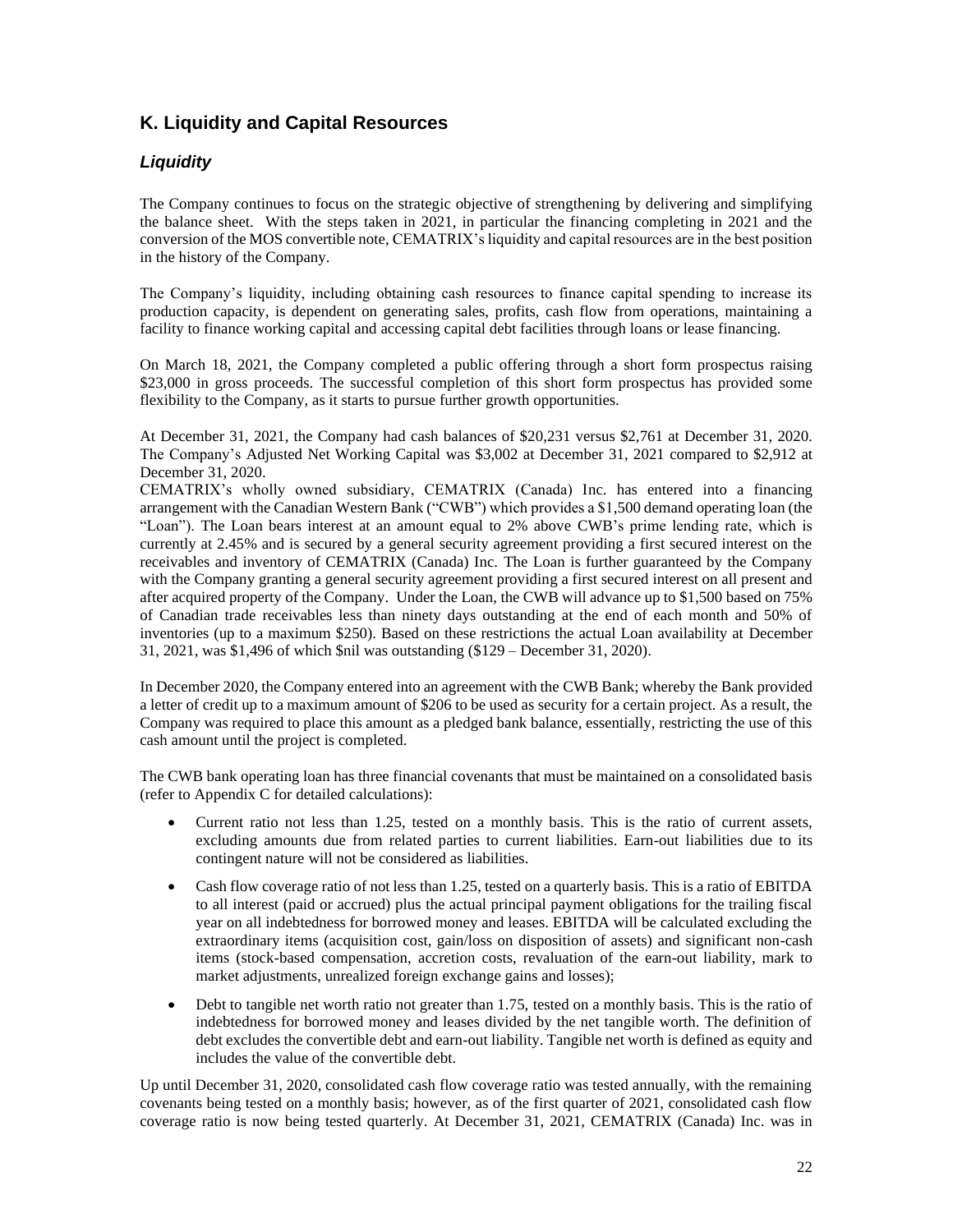compliance with the consolidated debt to tangible net worth and current ratio covenants; however, it was in breach of cash flow coverage ratio.

The BDC Financing Loan 4 and Loan 5 have a consolidated fixed charge coverage ratio financial covenant which is tested annually. At December 31, 2020, the Company was not in compliance with this covenant. On the same date, the BDC provided a tolerance for this covenant breach for the period up to and including December 31, 2020.

The Loan with the CWB was cancelled in January 2022 and replaced with new credit facility with the CIBC. CEMATRIX Corporation entered into a financing arrangement with CIBC which provides a \$5,000 asset based demand operating credit facility (the "Credit Facility"). The Credit Facility bears interest at an amount equal to 1.5% above CIBC prime lending rate, which is currently at 2.70% and is secured by a general security agreement providing a first secured interest on the receivables and inventory of CEMATRIX's Canadian and US subsidiaries and first secured interest on all present and after acquired property of the Company subject to a priority agreement with the BDC and equipment finance. Under the Credit Facility, CIBC will advance up to \$5,000 based on 75% of Canadian trade receivables less than ninety days outstanding at the end of each month and 50% of inventories.

#### *Capital resources*

Although the Company has significant production capacity for the foreseeable future, building additional production capacity in future years for specific purposes is dependent on the Company generating the required funds from operations or new debt or equity financing. In the future, if the Company needs to add production capacity, there is no certainty that additional debt or equity financing will be available to the Company.

The Company defines its capital as the long term debt, the lease obligations and shareholders' equity. The current objective of the Company is to manage its capital through growth in earnings and to re-invest the earnings generated to facilitate the continued growth in the Company, in order to provide an appropriate rate of return to shareholders in relation to the risks underlying the Company's assets. The consolidated capital of the Company, as outlined in Note 26 - Capital Management to the Consolidated Financial Statements, was \$40,986 at December 31, 2021, as compared to \$22,168 at December 31, 2020 (see Section E. Consolidated Statements of Financial Position for details).

### **L. Off Balance Sheet Arrangements**

There were no off balance sheet arrangements at December 31, 2021.

### **M. Transactions with Related Parties**

During the year ended December 31, 2021, the Company incurred legal fees from a firm which employs one of the directors of the Company in the amount of \$7 (2020 - \$1) of which \$nil (2020 - \$nil) is in trade and other payables as at December 31, 2021

### **N. Critical Accounting Judgements, Estimates and Assumptions**

The preparation of financial statements in conformity with IFRS requires management to make estimates and assumptions that affect the reported amounts of assets, liabilities and contingent liabilities at the date of the financial statements and reported amounts of revenues and expenses during the reporting period. Estimates and judgements are continuously evaluated and are based on management's experience and other factors, including expectations of future events that are believed to be reasonable under the circumstances. However, actual outcomes can differ from these estimates.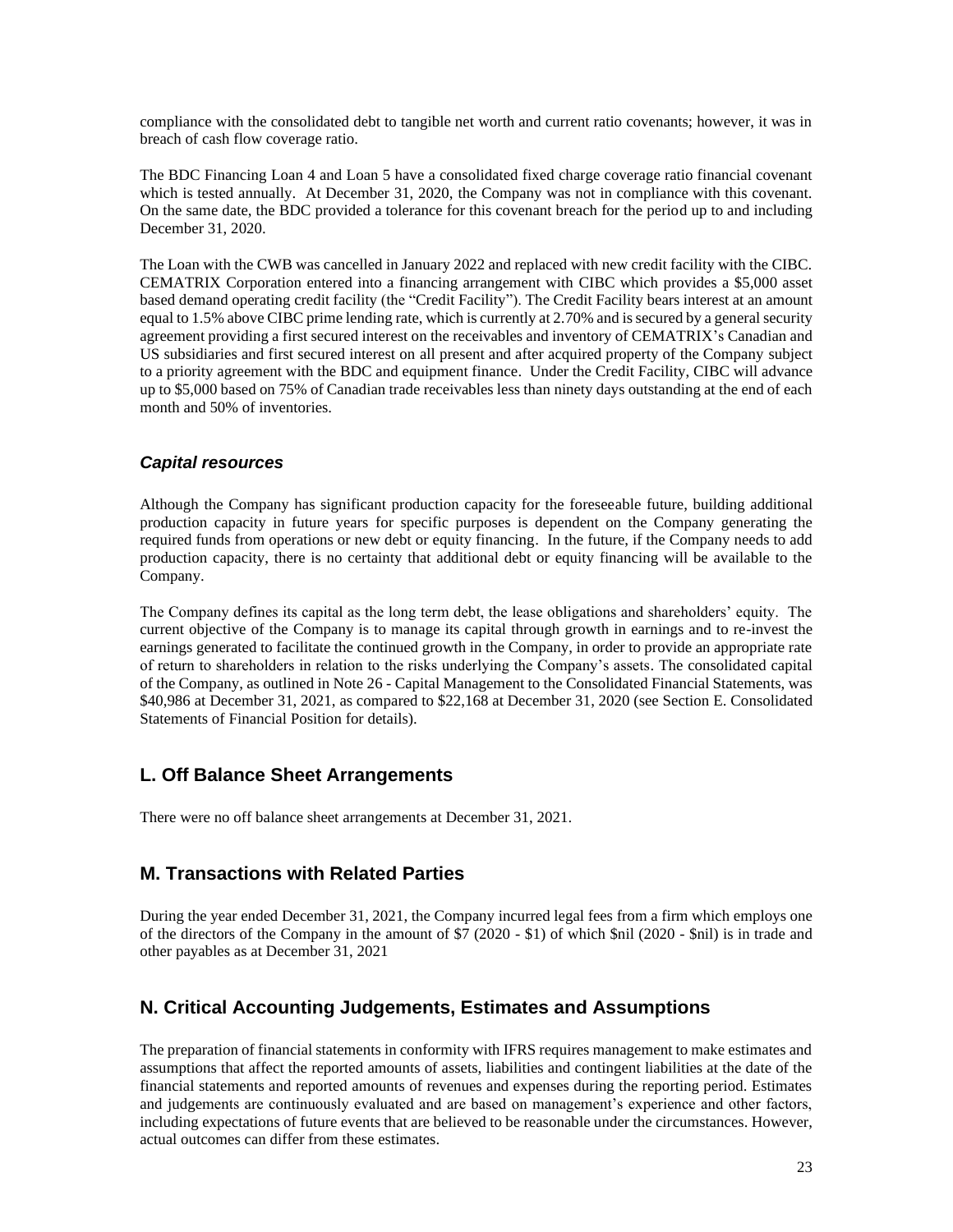The key sources of estimation uncertainty that have a significant risk of causing material adjustment to the amounts recognized in the consolidated financial statements are described in Note 3 of the audited consolidated financial statements for the year ended December 31, 2021. There have been no changes since that date.

### **O. Changes in Accounting Policies including Initial Adoption**

#### *New accounting policies*

There are no new standards issued but not yet effective as of January 1, 2022, that have a material impact to the Company's consolidated financial statements.

#### *Future accounting pronouncements*

The Company has reviewed new and revised standards and interpretations that have been approved by the IASB. There have been no new standards or interpretations issued during 2021 that significantly impact the Company.

### **P. Financial Instruments**

Set out below is a comparison, by category, of the carrying amounts and fair values of all of the Company financial instruments that are carried in the consolidated financial statements and how the fair value of financial instruments are measured.

### *Other financial liabilities*

Other financial liabilities are initially measured at fair value and are subsequently measured at amortized cost using the effective interest rate method, with interest expense recognized on an effective yield basis. Liabilities in this category include bank operating loan, US operating loan, trade and other payables, loan, and long-term debt.

### *Equity instruments*

An equity instrument is any contract that evidences a residual interest in the assets of an entity after deducting all its liabilities. Equity instruments issued by the Company are recorded at the proceeds received, net of direct issue costs.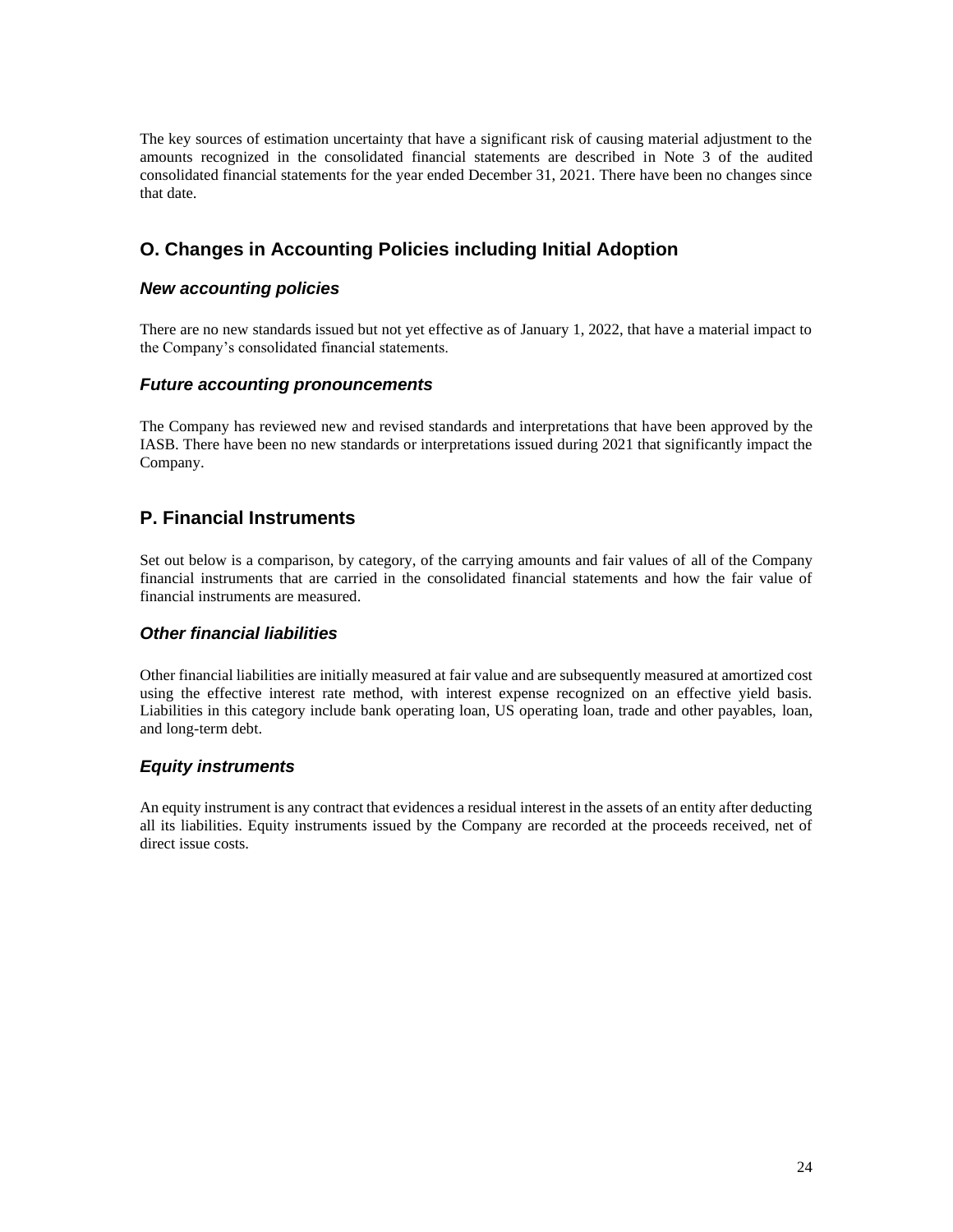### *Fair values of Non-derivative financial instruments*

The fair values of cash and cash equivalents, restricted cash, trade and other receivables and trade and other payables approximate their carrying values due to the relatively short periods to maturity of these instruments.

The fair value of the BDC Financing loans approximate its carrying value as the debt rate floats with prime and is representative of market rates offered to the Company.

At the date of issue, the fair value of the debt components of the convertible debt was estimated using the prevailing market interest rates for similar non-convertible instruments. This amount was recorded as a liability on an amortized cost basis using the effective interest method until extinguished upon conversion or at the instrument's maturity date. The fair value of the equity feature of the convertible debt was determined at issue date by deducting the amount of the liability component from the fair value of the compound instrument as a whole. This conversion option is recognized net of income tax effects as equity and is not subsequently re-measured.

Fair value represents the price at which a financial instrument could be exchanged in an orderly market, in an arm's length transaction between knowledgeable and willing parties who are under no compulsion to act. The Company classifies the fair value of the financial instruments according to the following hierarchy based on the amount of observable inputs used to value the instrument

Level 1 – Quoted prices are available in active markets for identical assets or liabilities as of the reporting date. Active markets are those in which transactions occur in sufficient frequency and volume to provide pricing information on an ongoing basis.

Level 2 – Pricing inputs are other than quoted prices in active markets included in level 1. Prices in level 2 are either directly or indirectly observable as of the reporting date. Level 2 valuations are based on inputs, including quoted forward prices for commodities, time value and volatility factors, which can be substantially observed or corroborated in the marketplace. The embedded derivatives related to the forced conversion, prepayment and conversion features on the convertible debt are measured based on level 2.

Level 3 – Valuations in this level are those with inputs for the assets or liabilities that are not based on observable market date. The earn-out liability is measured at level 3.

There were no transfers between level 1, 2 and 3 inputs during the year.

### *Risk management*

The Company's activities are exposed to a variety of financial risks: interest rate risk, credit risk, liquidity risk and foreign exchange risk. The Company's overall risk management program focuses on the unpredictability of financial and economic markets and seeks to minimize potential adverse effects on the Company's financial performance. Risk management is carried out by financial management in conjunction with overall Company governance.

### *Interest Rate Risk*

The BDC Financings, which totalled \$3,602 at December 31, 2021, are subject to floating market rates. Based on the floating rate debt outstanding, a 1% increase/decrease in interest rates would result in an increase/decrease in net loss attributable to common shareholders of approximately \$27.

### *Credit Risk*

The Company is responsible for reviewing the credit risk for each customer before standard payment and delivery terms and conditions are offered. The Company review consists of external ratings, when available, and in some cases bank and trade references. Management has established a credit policy under which new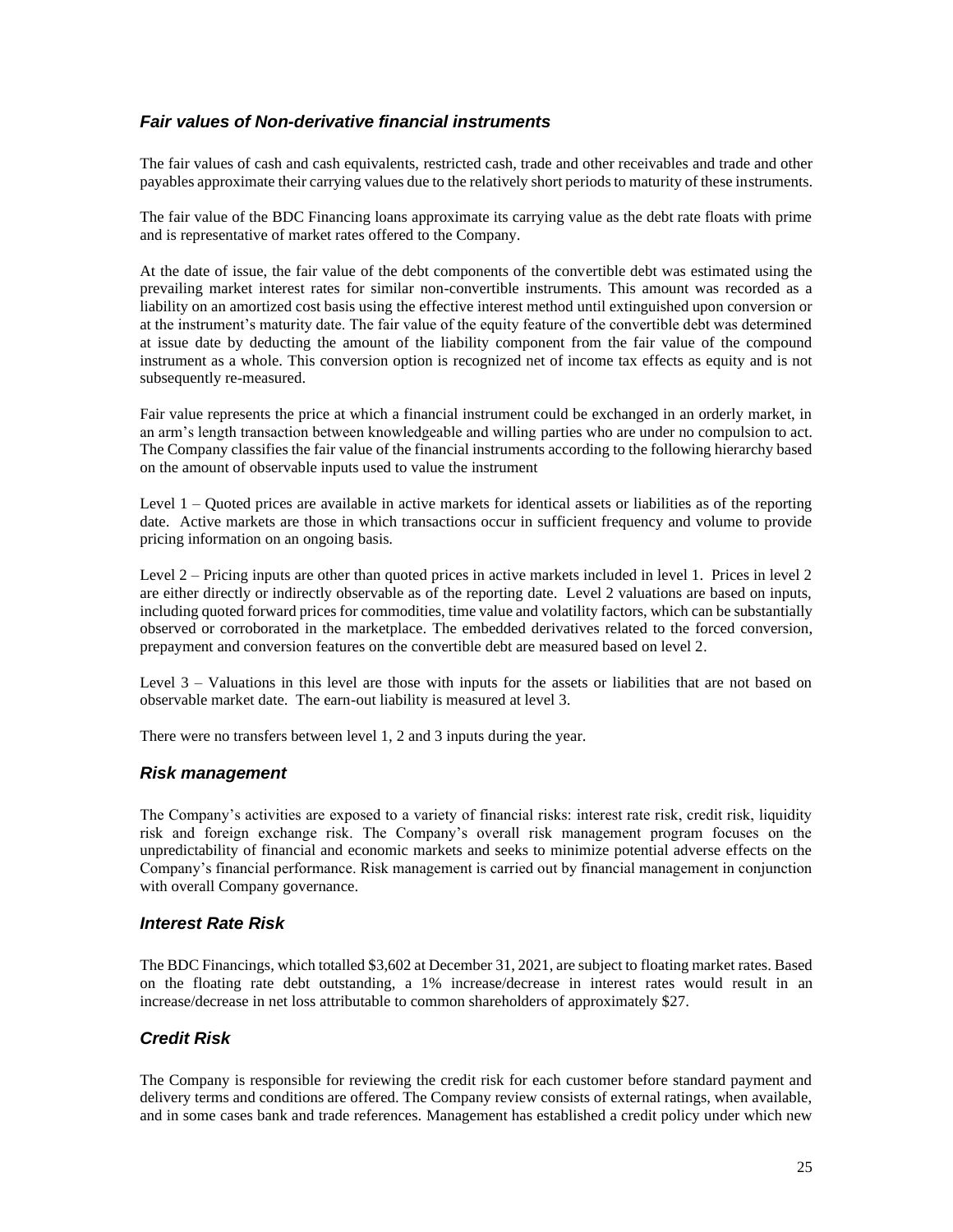customers are analyzed for creditworthiness before the Company extends credit. The Company monitors its trade and other receivables aging on an ongoing basis as part of its process in managing its credit risk.

The Company also manages credit risk related to trade and other receivables on a consolidated basis whereby the aggregate exposure to individual customers is reviewed and their credit quality is assessed.

Financial instruments that subject the Company to credit risk consist primarily of cash and cash equivalents, restricted cash and trade receivables. The Company's cash and cash equivalents is held with large established financial institutions. The Company manages credit risk using credit approval and monitoring practices. Management is not materially concerned about the credit quality and collectability of accounts receivables, as our customers are predominantly large in scale and of high creditworthiness, and the concentration of credit risk is limited as our largest customers change year to year depending on which projects are being completed.

### *Liquidity Risk*

Liquidity risk is the risk that the Company will not be able to meet its financial obligations. Liquidity risk management involves maintaining sufficient cash and cash equivalents and the availability of working capital financing.

The table below summarizes the maturity profile of the Corporation's financial liabilities at December 31, 2021, and 2020, based on contractual undiscounted payments.

| As at December 31, 2021  | Less than 1 year |      | Total<br>2 to 6 years<br>1 to 2 years |      |        |    |        |
|--------------------------|------------------|------|---------------------------------------|------|--------|----|--------|
|                          |                  |      |                                       |      |        |    |        |
| Trade and other payables | \$<br>3.204      | - \$ |                                       | - \$ | $\sim$ | -8 | 3,204  |
| Long-term debt           | 877              |      | 877                                   |      | 1,849  |    | 3,603  |
| <b>Lease obligations</b> | 578              |      | 932                                   |      | 174    |    | 1,684  |
| Convertible debt         |                  |      | 3.107                                 |      |        |    | 3,107  |
|                          | 4.659            | \$   | 4.916                                 |      | 2.023  |    | 11.598 |

| As at December 31, 2020  | Less than 1 year |    | 1 to 2 years |      | 2 to 6 years   |    | <b>Total</b> |
|--------------------------|------------------|----|--------------|------|----------------|----|--------------|
| Bank operating loan      | \$<br>129        | -S |              | $-5$ | $\sim 10^{-1}$ | -S | 129          |
| Trade and other payables | 2,433            |    |              |      |                |    | 2,433        |
| Long-term debt           | 1,059            |    | 2,411        |      | 2,498          |    | 5,968        |
| Lease obligations        | 740              |    | 1,177        |      | 477            |    | 2,394        |
| Earn-out liability       | 2,128            |    |              |      |                |    | 2,128        |
| Convertible debt         | 3,183            |    |              |      | 4,875          |    | 8,058        |
|                          | 9,672            | \$ | 3,588        |      | 7,850          | \$ | 21,110       |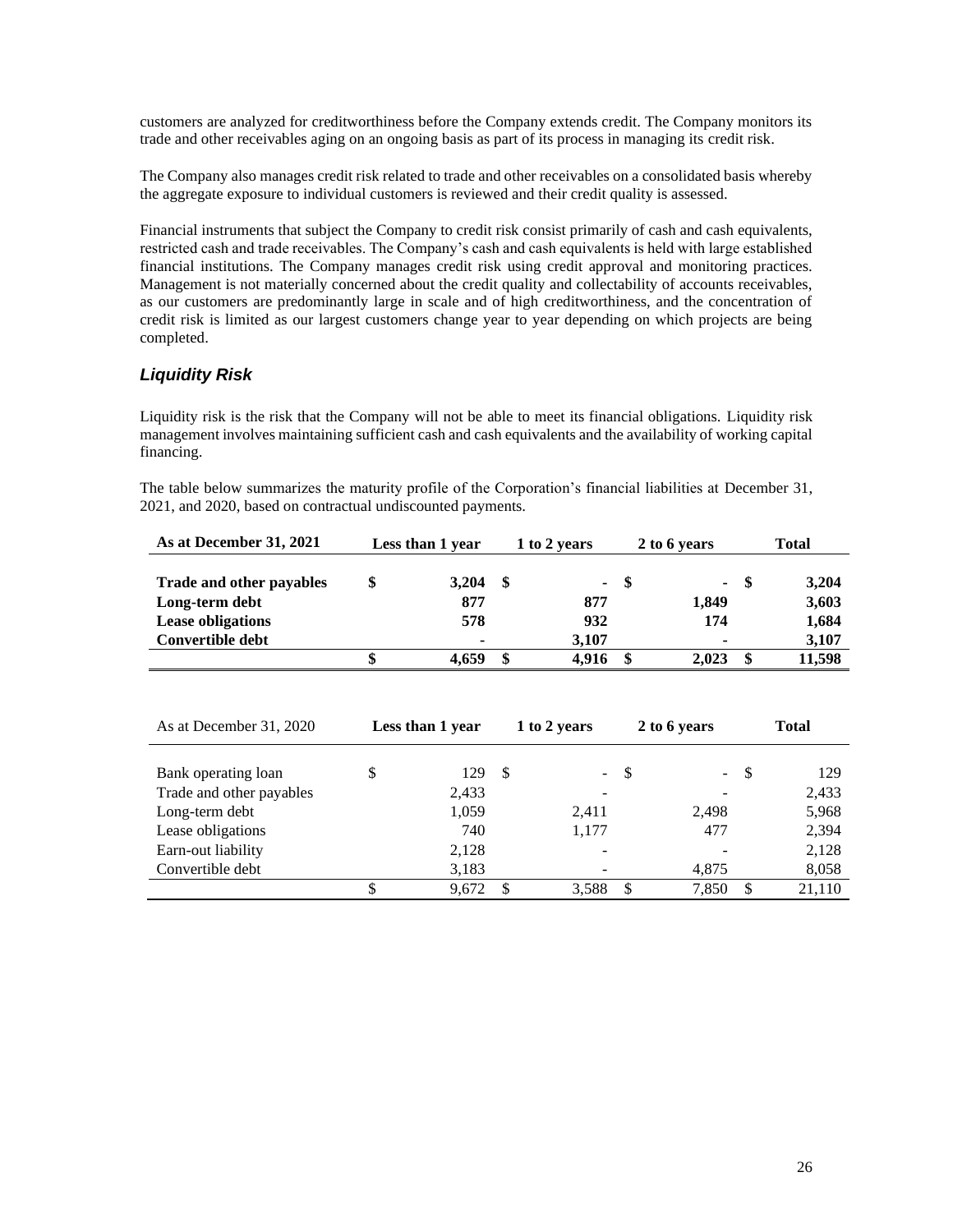### *Foreign Exchange Risk*

Foreign exchange risk is the risk that the fair value or future cash flows of a financial instrument will fluctuate because of changes in foreign exchange rates. The Company's exposure relates to balances denominated in US dollars and the operations of its US subsidiary which are predominantly in USD. The Company does not hedge these items as the timing of related transactions is not certain.

As at December 31, 2021, and 2020, the following balances were denominated in USD:

|                                                       | 2021                    |      | 2020  |
|-------------------------------------------------------|-------------------------|------|-------|
|                                                       |                         |      |       |
| Cash and cash equivalents                             | \$<br>$945 \text{ }$ \$ |      | 924   |
| Trade and other receivables                           | \$<br>$2,594$ \$        |      | 2,219 |
| Prepaid expenses and deposits                         | \$<br>$243 \text{ }$    |      | 97    |
| Trade and other payables                              | \$<br>$1,825$ \$        |      | 997   |
| Long term debt                                        | \$<br>2,366 \$          |      | 3,533 |
| Finance lease obligations                             | \$<br>$1,109$ \$        |      | 1,024 |
| Earn-out liability                                    | \$<br>$\blacksquare$    | -S   | 1,671 |
| Convertible debt – host debt and derivative liability | \$                      | - \$ | 7,493 |

The Company's primary foreign exchange sensitivity is in relation to movements of the USD against the Canadian dollar. Based on USD balances as at December 31, 2021, a 1% increase/decrease of the USD against the Canadian dollar would result in an increase/decrease in net loss of approximately \$73.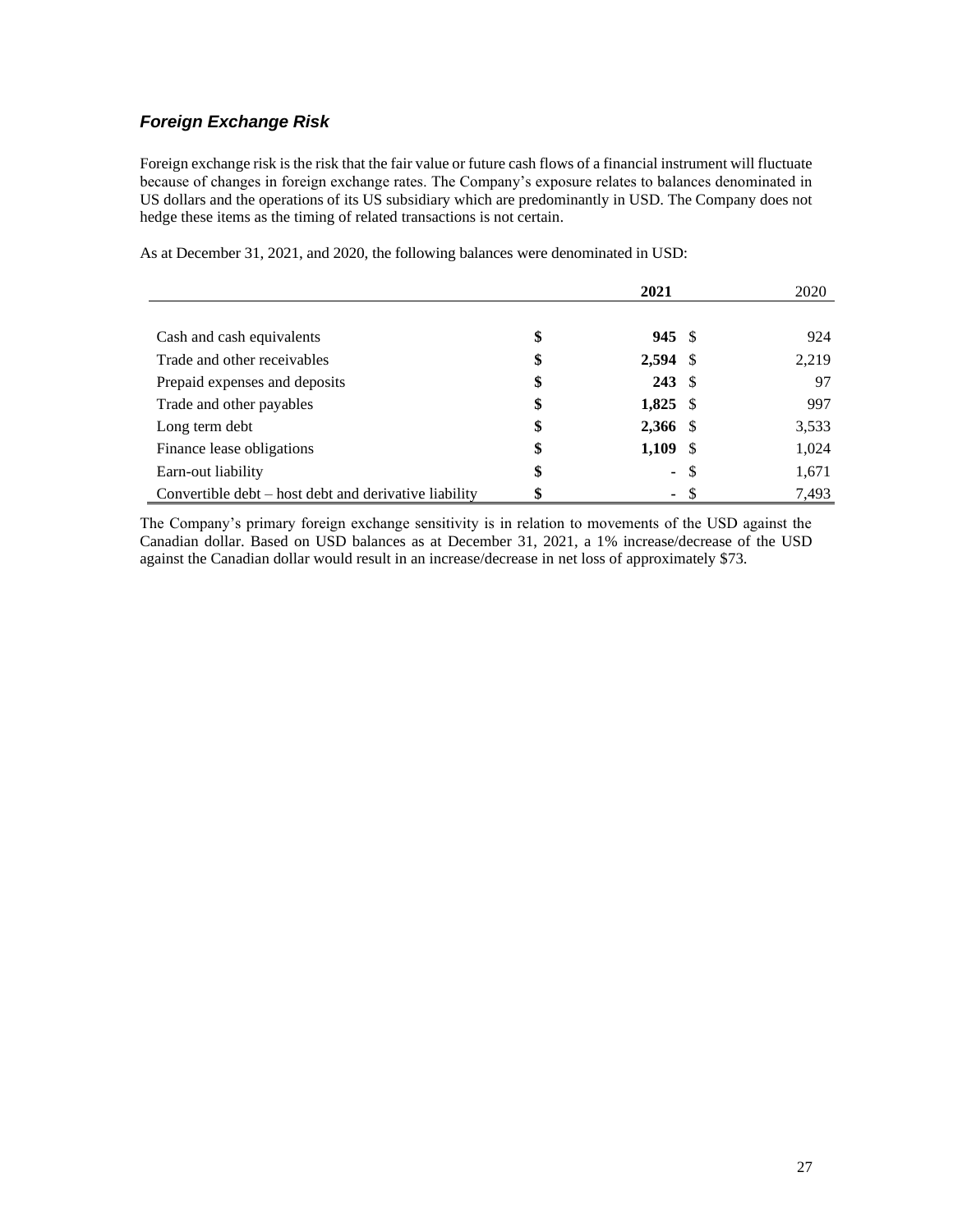## *Q. Disclosure of Outstanding Share Data*

As at December 31, 2021, and November 10, 2021, the following is a description of the outstanding equity securities and convertible securities previously issued by the Company:

|                                                                                                                 | <b>Authorized</b>                                                             | Outstanding as at<br>December 31, 2021                                                                                                                                                                  | Outstanding as at<br>April 13, 2022                                                                                                                                                                     |
|-----------------------------------------------------------------------------------------------------------------|-------------------------------------------------------------------------------|---------------------------------------------------------------------------------------------------------------------------------------------------------------------------------------------------------|---------------------------------------------------------------------------------------------------------------------------------------------------------------------------------------------------------|
| Voting or equity securities issued and<br>outstanding                                                           | Unlimited<br><b>Common Shares</b>                                             | 133,939,938<br><b>Common Shares</b>                                                                                                                                                                     | 133,939,938<br><b>Common Shares</b>                                                                                                                                                                     |
| Securities convertible or exercisable<br>into voting or equity securities - stock<br>options                    | Incentive equity<br>plans up to 10%<br>of outstanding<br><b>Common Shares</b> | Stock options to acquire<br>4,075,000 Common<br>Shares at an exercise<br>price at between<br>$$0.19 - $0.59$                                                                                            | Stock options to acquire<br>4,075,000 Common<br>Shares at an exercise<br>price at between<br>$$0.19 - $0.59$                                                                                            |
| Securities convertible or exercisable<br>into voting or equity securities -<br>Restricted Stock Units ("RSU's") | Incentive equity<br>plans up to 10%<br>of outstanding<br><b>Common Shares</b> | RSU's to acquire<br>184,212 Common Shares                                                                                                                                                               | RSU's to acquire<br>184,212 Common Shares                                                                                                                                                               |
| Securities convertible or exercisable<br>into voting or equity securities - share<br>purchase warrants          | As approved by<br>the board                                                   | Share purchase warrants<br>to acquire 20,067,717<br>Common Shares at an<br>exercise price at between<br>$$0.45 - $0.81$                                                                                 | Share purchase warrants<br>to acquire 20,067,717<br>Common Shares at an<br>exercise price at between<br>$$0.45 - $0.81$                                                                                 |
| Unit securities (Broker Warrants)<br>convertible or exercisable into voting<br>or equity securities - units     | As approved by<br>the board                                                   | The right to acquire<br>3,739,068 units at<br>prices between<br>\$0.40 and \$0.65.<br>Each unit is comprised of<br>one common share and a<br>half share purchase<br>warrant                             | The right to acquire<br>3,739,068 units at<br>prices between<br>\$0.40 and \$0.65.<br>Each unit is comprised of<br>one common share and a<br>half share purchase<br>warrant                             |
| Convertible debentures convertible<br>into voting or equity securities - units                                  | As approved by<br>the board                                                   | \$3,589,000 convertible<br>debenture convertible<br>into 8,972,500 units.<br>Each unit consists of one<br>Common Share and a<br>half share purchase<br>warrant to acquire one<br>Common Share at \$0.45 | \$3,589,000 convertible<br>debenture convertible<br>into 8,972,500 units.<br>Each unit consists of one<br>Common Share and a<br>half share purchase<br>warrant to acquire one<br>Common Share at \$0.45 |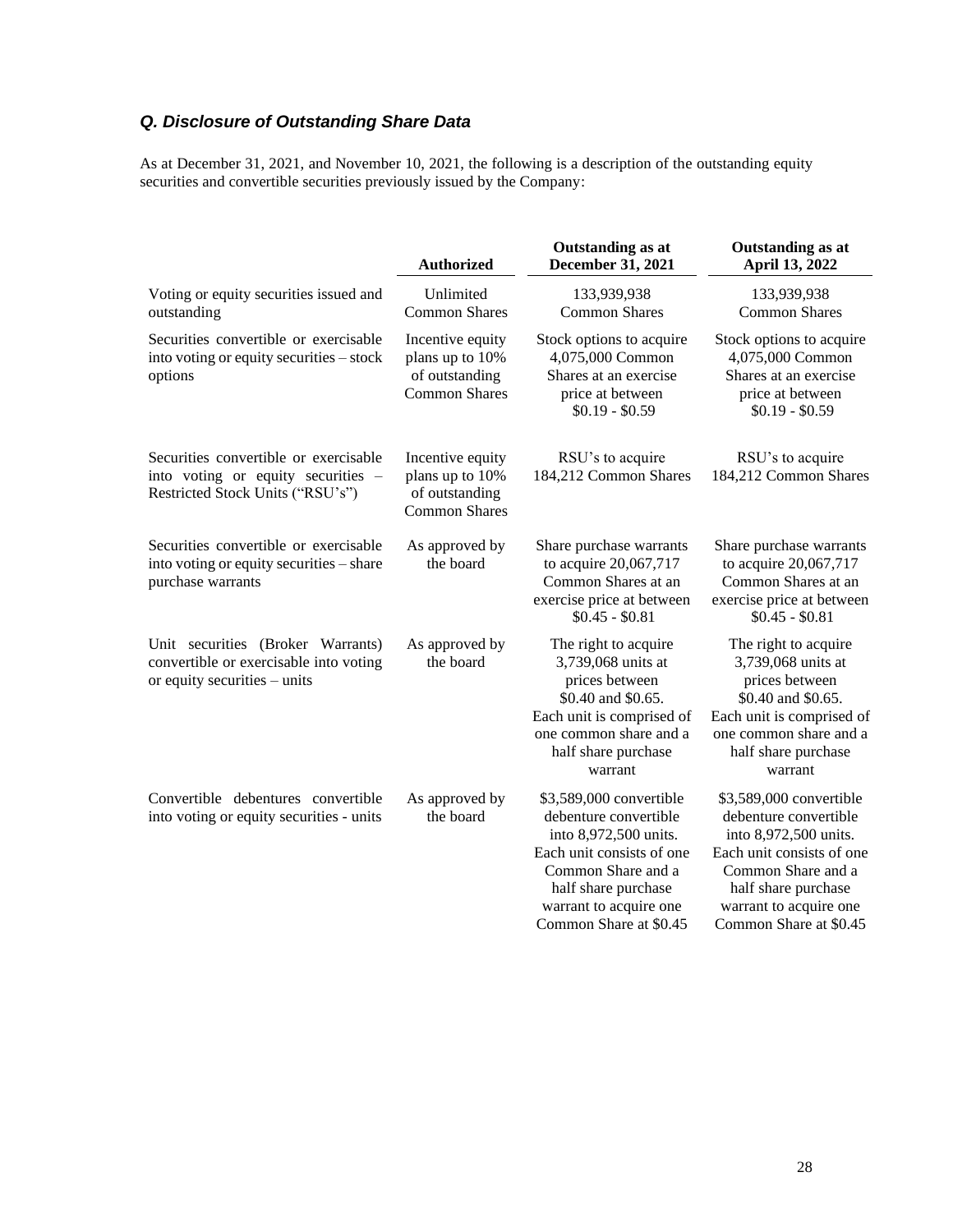### **R. Outlook**

Despite the challenges faced in 2021, primarily due to COVID, management's outlook is remains very optimistic on the future of the Company because of the following:

- No sales were lost by the company during the pandemic as evidenced by our strong backlog; the market continues to grow despite taking longer for projects to go into the ground as evidenced by our strong sales pipeline; and more importantly, the delays in projects going into the ground appears to be coming to an end, according to the majority of our customers;
- Our North American Federal governments have committed hundreds of millions to replacement infrastructure which should add to the company's expected growth its sales across North America;
- We have retained, strengthened and further trained our staff in preparation for the rebound in sales;
- We have significant underutilized equipment capacity to satisfy the rebound in sales and growing markets; and
- The Company made significant strides in improving the financial position of the Company, which has reduced its interest costs significantly and will enable CEMTRIX to accelerate the execution of the Company's strategic plan, including regional expansion in the U.S. and Canada and the pursuit of acquisitions that will complement the company's growth plans, regional expansion and focus on environmentally friendly, cost-effective infrastructure construction solutions.

The acquisitions we completed in the last three years have established CEMATRIX as the clear leader in its industry, which from a micro economic perspective should allow the company to increase its market share, cash flow and profitability regardless of the changes in the macro-economic environment. We continue to look for further acquisition opportunities that fit our strategic plan to accelerate our growth.

In early 2022, we announced a \$4 million USD investment commitment to Glavel, Inc ("Glavel"). Glavel is a foamed glass company operating in the NE USA. Foamed glass is an ultra-light weight material with insulating properties made from recycled glass. Foamed glass competes with or is a complementary product to cellular concrete in certain applications. The Company is excited about the potential for foam glass and views the investment in Glavel as a key step forward in the execution of our growth strategy.

In summary, the company's financial sustainability has increased substantially, as evidenced by our vastly improved balance sheet. The Company continues to announce new project awards to maintain our backlog. We are excited about the addition of Glavel and its foamed glass product to the CEMATRIX family. We remain committed to our strategy and expect to see more of our efforts come to fruition in 2022. We have never been more excited and optimistic about our future.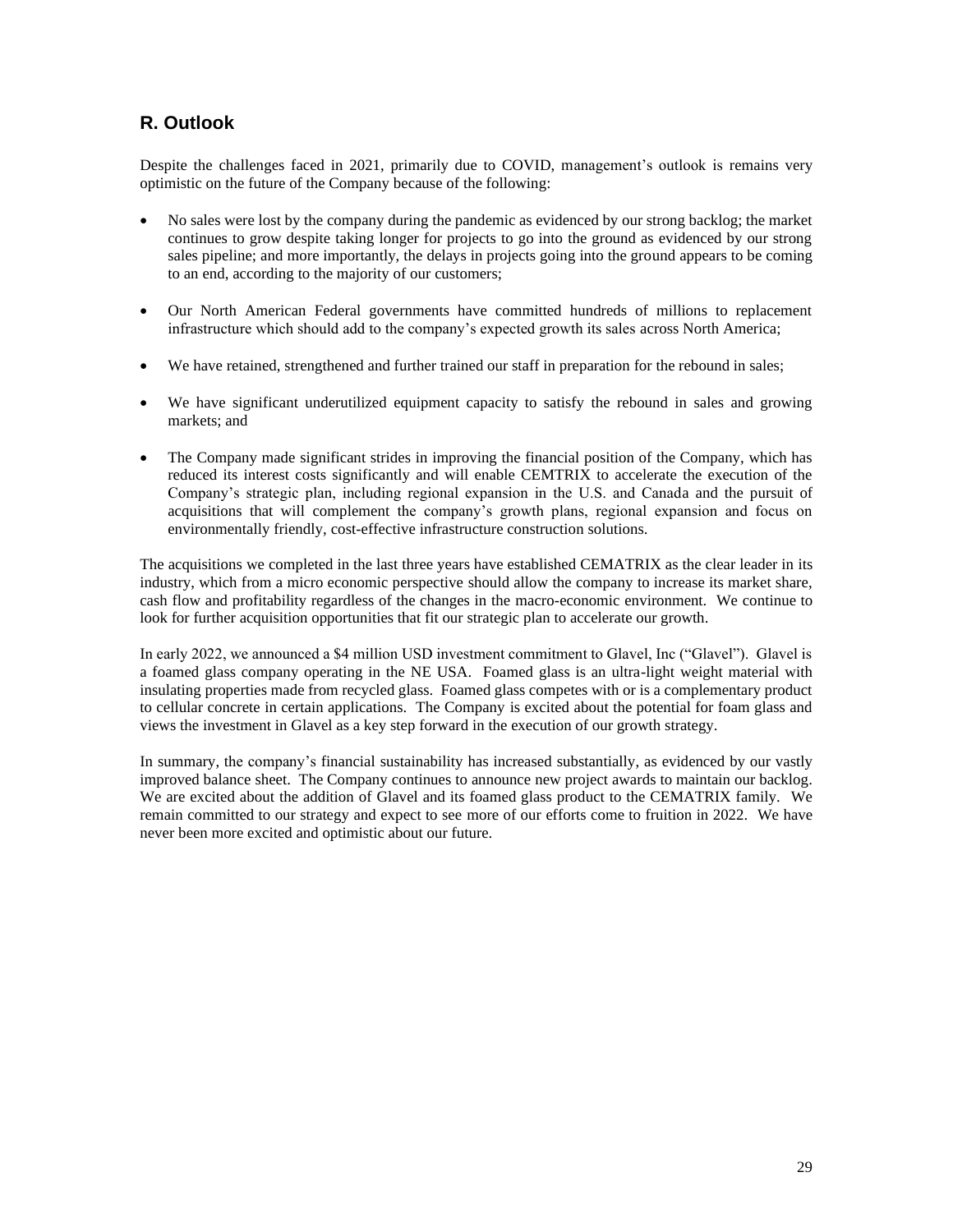#### **CEMATRIX CORPORATION www.cematrix.com**

### **Form 51-102F1 - Management's Discussion & Analysis For the Year Ended December 31, 2021**

### **Appendix A – Forward Looking Statements**

The forward-looking statements in the MD&A for the three and twelve months ended December 31, 2021, are outlined below:

#### General

There are a number of statements in the MD&A which refer to "expect", "expects", "expected", "believes", "should", "anticipated" and "will".

*The foregoing statements contains forward-looking statements which are based on sales forecasts prepared for 2021; sales forecasts include work which is under contract or Verbally Awarded for 2021, as well as probability adjusted forecasts for projects on which the Company has placed or will place bids in the coming year, where the probabilities applied to the sales forecast are based on management's assessment of the particular project based on historical experience and the stage the project is in the sales cycle. There are a number of risks that could affect these assumptions which include: contracted work is delayed; the failure of 2021 sales to materialize, because of project delays or cancellations or because CEMATRIX's cellular concrete is not specified into projects, management's assumptions in applying probabilities to the various projects in the sales forecast are incorrect, and product acceptance in new markets takes longer than anticipated resulting in reduced sales.*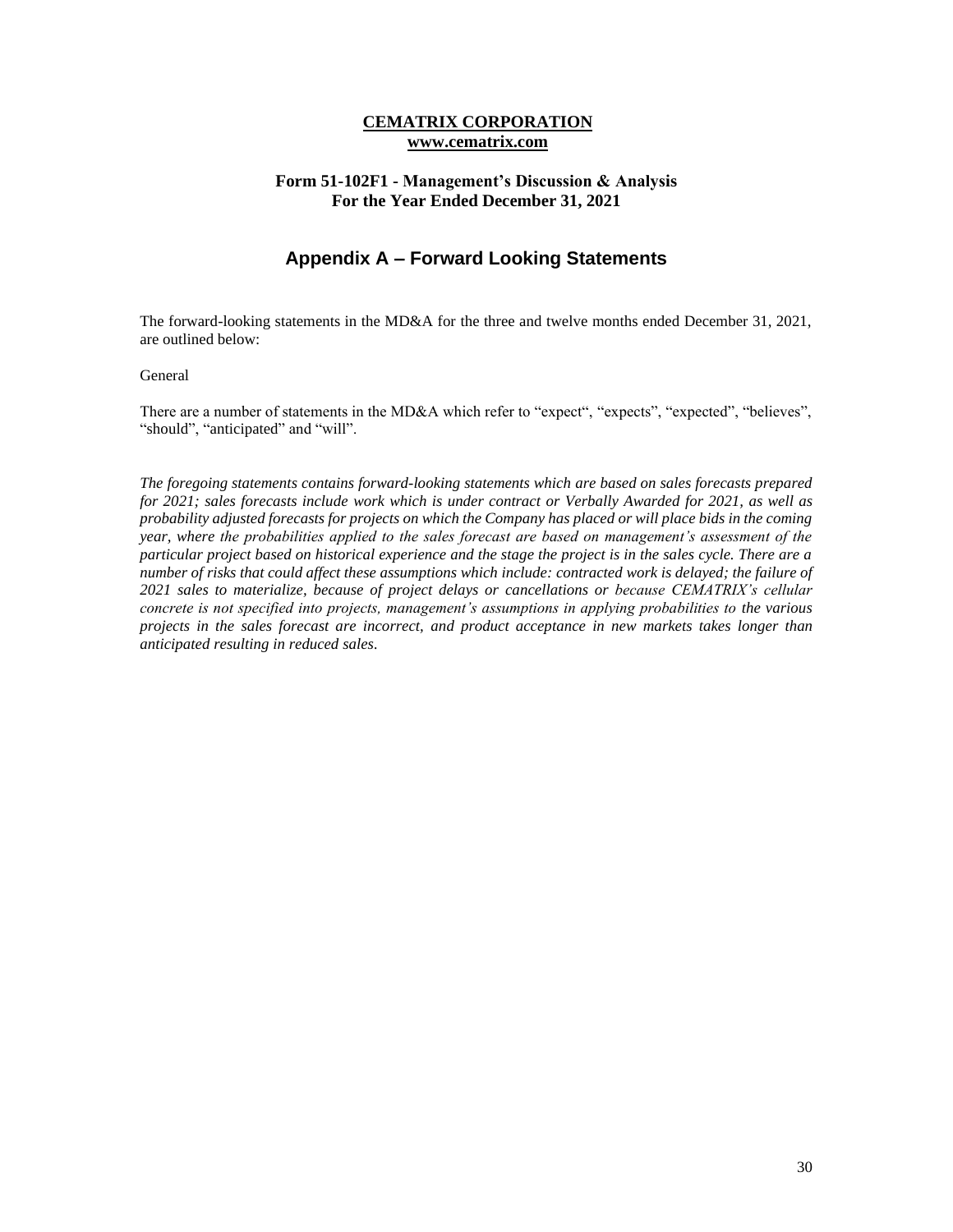#### **CEMATRIX CORPORATION www.cematrix.com**

### **Form 51-102F1 - Management's Discussion & Analysis For the Year Ended December 31, 2021**

### **Appendix B – Non-IFRS Measures**

Throughout this MD&A certain measures are used that, while common in the construction industry, are not recognized measures under IFRS. These measures are used by management to assist in making operating decisions and assessing performance. They are presented in this MD&A to assist readers in assessing the performance of the Company. While we calculate these measures consistently from period to period, they will likely not be directly comparable to similar measures used by other companies because they do not have standardized meanings prescribed by IFRS. Please review the definitions of these measures below.

#### *Sales Pipeline:*

The Company's sales pipeline is defined as the total forecasted dollar amount of those future projects that CEMATRIX has been contracted by engineering firms, or owners, or contractors for design assistance (which could include thermal modelling), a quote, or both. The sales pipeline does not include the dollar value of contracted sales; or the dollar value of sales, where volumes have not been determined by the designers; or the dollar value of sales that have been lost for various reasons, including that the proposed project has been cancelled, lost to an alternative product or lost to a competitor. The sales pipeline is updated when changes in the status of a project becomes known to CEMATRIX. The sales pipeline includes projects from the current and future years and grows with the continued acceptance of the product throughout the Company's market territory, which currently includes significant parts of Canada and parts of the U.S.

#### *Backlog:*

Backlog is the sum of all contracts awarded and all contracts in process.

### *Adjusted Net Working Capital:*

Adjusted net working capital is calculated as net working capital adjusted for cash and cash equivalents, restricted cash, bank operating loan, current portion of long-term debt, current portion of lease obligations, current portion of earn-out liabilities and current portion of convertible debt.

|                                                   | <b>December 31, 2021</b> | <b>December 31, 2020</b> |
|---------------------------------------------------|--------------------------|--------------------------|
|                                                   |                          |                          |
| \$<br><b>Current Assets</b>                       | 26,437<br>-S             | 8,106                    |
| <b>Current Liabilities</b>                        | (4,659)                  | (15, 873)                |
| <b>Net working Capital</b>                        | 21,778                   | (7,767)                  |
|                                                   |                          |                          |
| <b>Adjustments</b>                                |                          |                          |
| Cash and cash equivalents                         | (19, 945)                | (2, 475)                 |
| Restricted cash                                   | (286)                    | (286)                    |
| Bank operating loan                               |                          | 129                      |
| Current portion of long-term debt                 | 877                      | 1,059                    |
| Current portion of lease obligations              | 578                      | 584                      |
| Current portion of earn-out liabilities           |                          | 2,128                    |
| Current portion of convertible $debt - host debt$ |                          |                          |
| and derivative liability                          |                          | 9,540                    |
| \$<br><b>Adjusted Net Working Capital</b>         | 3.002                    | 2.912                    |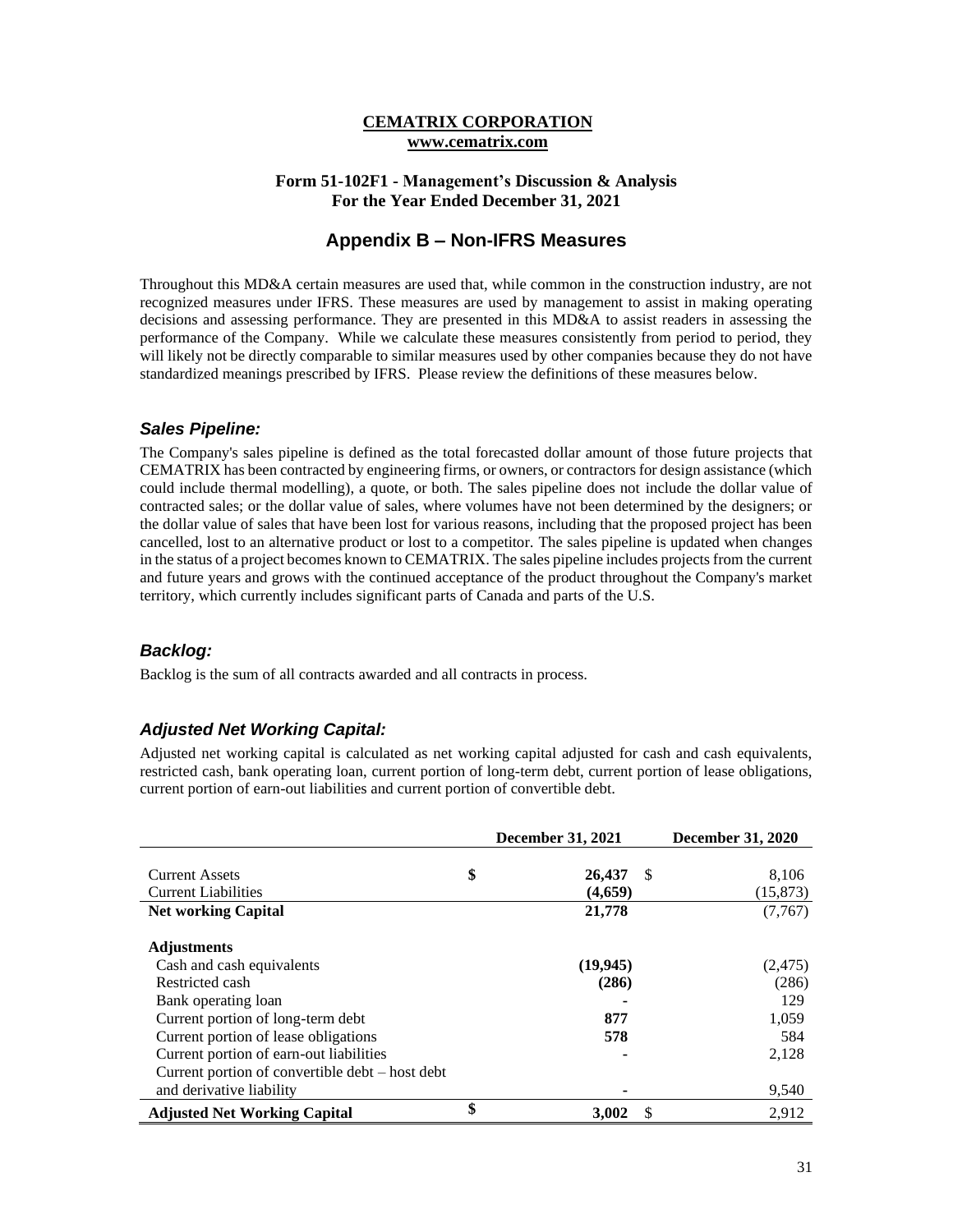### *EBITDA*

EBITDA is calculated as net income (loss) before finance costs, depreciation and amortization and provision of deferred and current taxes.

### *Adjusted EBITDA*

Adjusted EBITDA is calculated as EBITDA as defined above, adjusted for unrealized foreign exchange gain (loss), accretion costs, revaluation of derivatives, revaluation of earn-out liabilities and non-cash stock based compensation.

|                                         | <b>Three Months Ended December 31</b> |              |      |             |
|-----------------------------------------|---------------------------------------|--------------|------|-------------|
|                                         |                                       | 2021         |      | <b>2020</b> |
| Net income (loss)                       | \$                                    | $(1,563)$ \$ |      | (7, 873)    |
| Finance costs                           |                                       | 189          |      | 387         |
| Depreciation and amortization           |                                       | 613          |      | 644         |
| Impairment of intangibles               |                                       | 768          |      |             |
| Provision of deferred / current taxes   |                                       | (316)        |      | 761         |
| <b>EBITDA</b>                           | \$                                    | (309)        | - \$ | (6,081)     |
| Unrealized foreign exchange gain (loss) |                                       | (4)          |      | (228)       |
| Accretion costs                         |                                       | 79           |      | 144         |
| Revaluation of derivatives              |                                       | 227          |      | 6,192       |
| Revaluation of earn-out liability       |                                       |              |      | (191)       |
| Non-cash stock based compensation       |                                       | 91           |      | 10          |
| <b>Adjusted EBITDA</b>                  | \$                                    | 84 \$        |      | (154)       |

|                                         | <b>Year Ended December 31</b> |          |    |         |
|-----------------------------------------|-------------------------------|----------|----|---------|
|                                         |                               | 2021     |    | 2020    |
| Net income (loss)                       | \$                            | (1,855)  | \$ | (9,776) |
| Finance costs                           |                               | 959      |    | 1,550   |
| Depreciation and amortization           |                               | 2,486    |    | 2,649   |
| Impairment of intangibles               |                               | 768      |    |         |
| Provision of deferred / current taxes   |                               | (845)    |    | 201     |
| <b>EBITDA</b>                           | \$                            | 1,513    | -S | (5,376) |
| Unrealized foreign exchange gain (loss) |                               | (162)    |    | (98)    |
| Accretion costs                         |                               | 346      |    | 613     |
| Revaluation of derivatives              |                               | (2, 495) |    | 6,130   |
| Revaluation of earn-out liability       |                               | (132)    |    | (80)    |
| Non-cash stock based compensation       |                               | 274      |    | 103     |
| <b>Adjusted EBITDA</b>                  | \$                            | (656)    | \$ | 1,292   |

### *Funds Flow from Operations:*

Cash generated from (used in) operating activities before net change in non-cash working capital items.